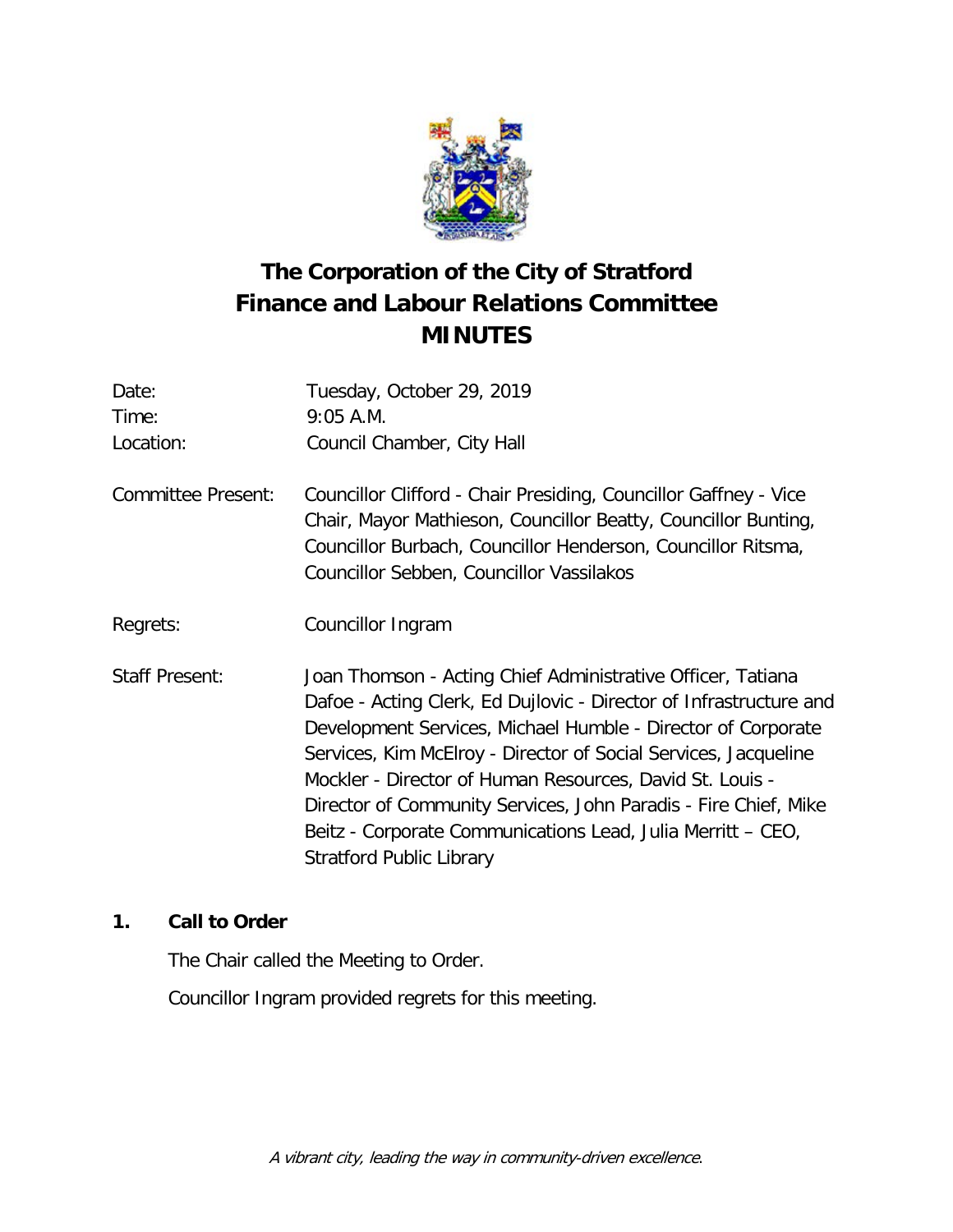Finance and Labour Relations Committee Minutes 2 October 29, 2019

## **2. Disclosure of Pecuniary Interest and the General Nature Thereof**

The *Municipal Conflict of Interest Act* requires any member of Council declaring a pecuniary interest and the general nature thereof, where the interest of a member of Council has not been disclosed by reason of the member's absence from the meeting, to disclose the interest at the first open meeting attended by the member of Council and otherwise comply with the Act.

Name, Item and General Nature of Pecuniary Interest No disclosures of pecuniary interest were made at the October 29, 2019 Finance and Labour Relations Committee meeting.

## **3. Introduction**

The Acting Chief Administrative Officer, referring to a PowerPoint presentation, advised the purpose of this meeting is to review the draft 2020 budget submissions from City departments and outside local boards. Considerations that were taken into account in preparing these draft budgets include:

- maintain existing service levels;
- consistency with Strategic Priorities;
- legislated changes;
- sources of new funding;
- operating and capital budgets;
- proposed new FTEs (expansion requests).

Members of the Corporate Leadership and finance team were thanked.

## **4. Overview**

The Director of Corporate Services, referring to a PowerPoint presentation, advised the base budget increase to date is \$2,091,550 or 3.53%. There are some assumptions being made until confirmation is received by the City. An overview of these assumptions was provided.

The current base budget does include funding for 83 capital projects totaling \$16,699,890. The primary focus of the City's capital budget is the replacement and rehabilitation of existing assets. Additional items included in the base budget were discussed. It was noted the loss of funding from the Ontario Community Infrastructure Fund will have a significant impact. In 2019, the City received almost \$1.1 million which was dedicated funding to assist with infrastructure replacement capital needs.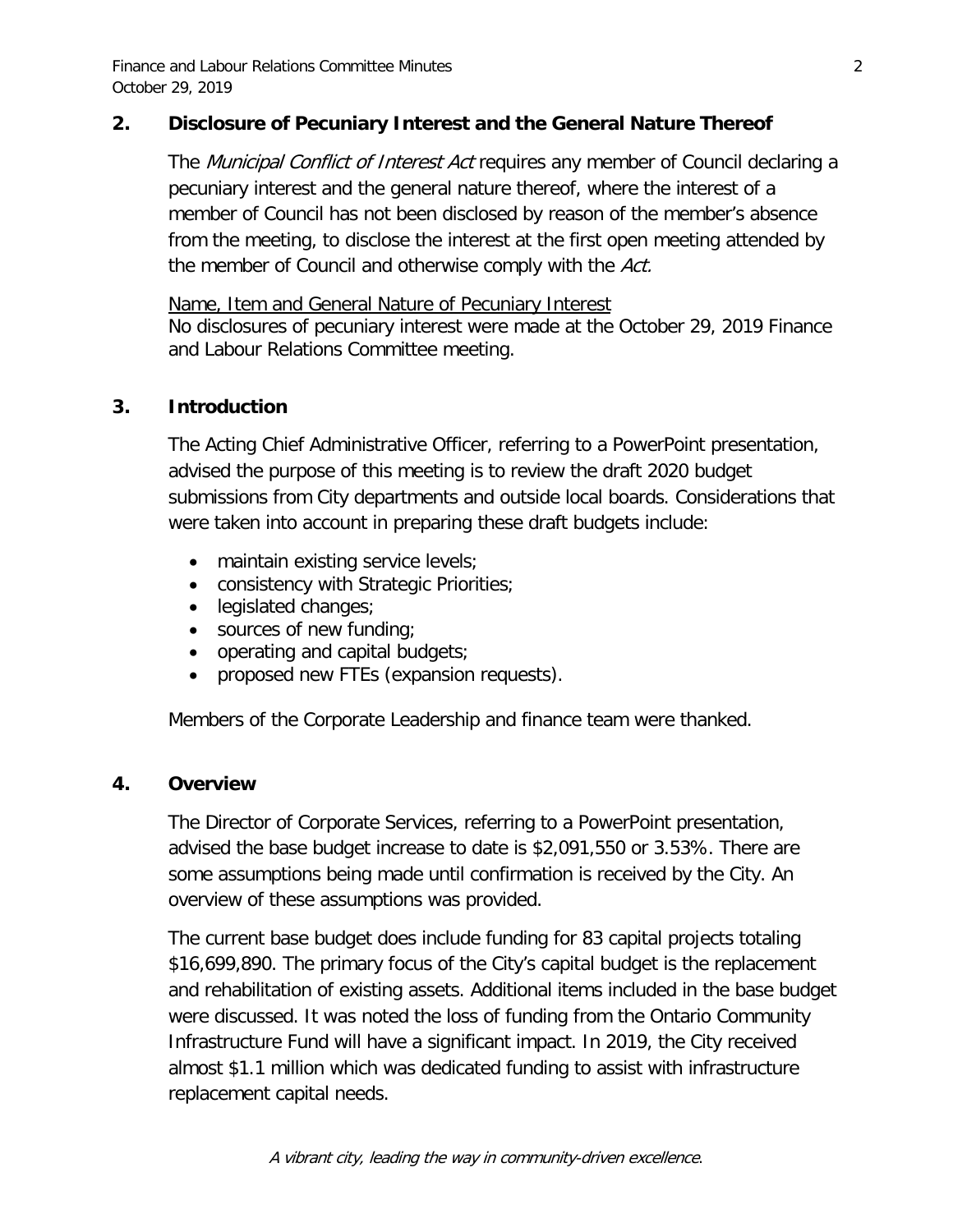It was noted deliberations have been scheduled to begin November 4, 2019 and continue on the 13th, 19th and 26th of November, 2019 as required. Final Council approval, by by-law, anticipated December 9, 2019.

It was questioned whether the snow clearing operation at the terminal was being undertaken by the City or a contractor. It was confirmed it will be undertaken by a contractor.

The length of the Queen Street diversion project was questioned. The Director of Infrastructure and Development Services advised it is from Lake Victoria past Ontario to the next intersection.

It was questioned whether there is a legislative requirement to add funds to the infrastructure levy. It was confirmed there is not.

A request was made for a breakdown to be compiled of how much the 3.53% increase is a result of provincial funding cuts or downloads.

**Motion by** Councillor Vassilakos<br>**Seconded By** Councillor Bunting **Seconded By** Councillor Bunting **Committee Recommendation: THAT all provincial downloads and funding cuts affecting the City of Stratford be calculated and presented for Council's consideration.**

The status of the request from the Stratford General Hospital was questioned. A member of the Community Grants Committee advised the request for commitment was not for 2020 as there are commitments to the Hospice that need to be completed first. This request is to be reviewed following completion of the commitment to the Hospice.

The Chair called the question on the motion.

## **Carried**

## **5. City Department 2020 Budget Presentations**

## **5.1 Mayor/Council/CAO**

The Acting Chief Administrative Officer, referring to a PowerPoint presentation, provided an overview of the draft 2020 budget for Mayor, Council and CAO. It was noted the budgets remain status quo.

## **5.2 Human Resources**

The Director of Human Resources, referring to a PowerPoint presentation, provided an overview on the draft 2020 Human Resources budget.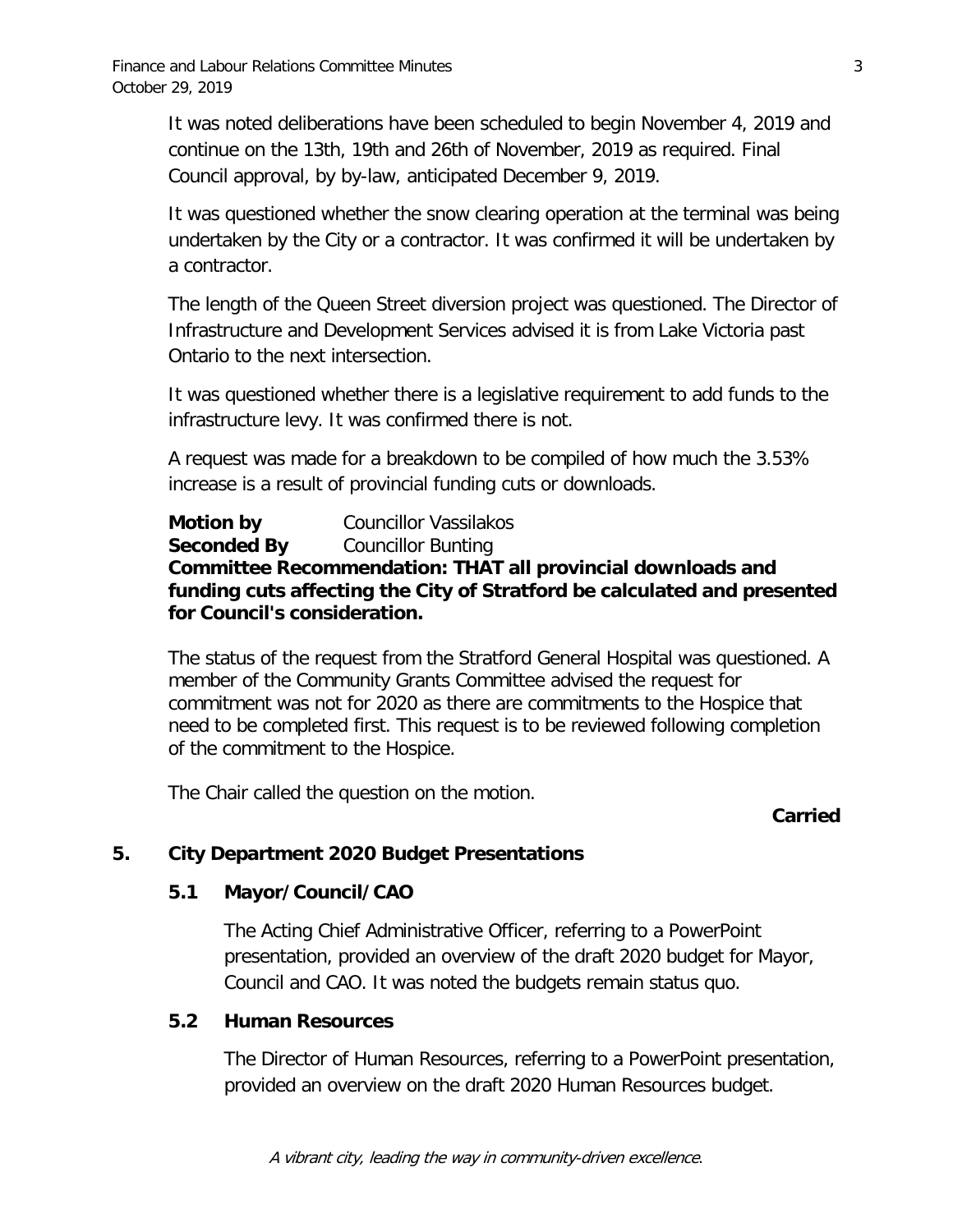It was noted the referral to staff to investigate the City becoming a living wage employer is underway and anticipated to be presented for consideration in 2019.

## **5.3 Corporate Services**

The Director of Corporate Services, referring to a PowerPoint presentation, provided an overview of the draft 2020 Corporate Services budget. It was noted general efficiencies to operational divisions led to an increase of 0.89% (\$23,630) over 2019 budget.

Members were advised the contribution from parking to the operating fund is stable at \$350,000.

## **5.4 Break**

\*A break was not held at this time.

## **5.5 Social Services**

The Director of Social Services, referring to a PowerPoint presentation, provided an overview of the draft 2020 Social Services budget. It was noted the key challenges in 2020 will be the ability to respond to provincial funding and legislative changes, while maintaining current service delivery standards. The department is looking at expanding and enhancing programming in some divisions where it is pertinent.

The funding of the budget was discussed, along with known funding cuts and changes.

It was questioned whether consideration is being given to using longlasting materials at social service facilities. The Director advised it is. The annual costs associated with locksmith requests were questioned.

**Motion by** Councillor Sebben **Seconded By** Councillor Gaffney **Committee Recommendation: THAT the annual costs for locksmith fees be calculated and presented for Council's consideration.**

#### **Carried**

It was questioned whether a review of the City's social services buildings is being undertaken. The Director advised a consultant has been retained to review the condition of current facilities. Recommendations will be forthcoming on whether facilities should be retained or re-built.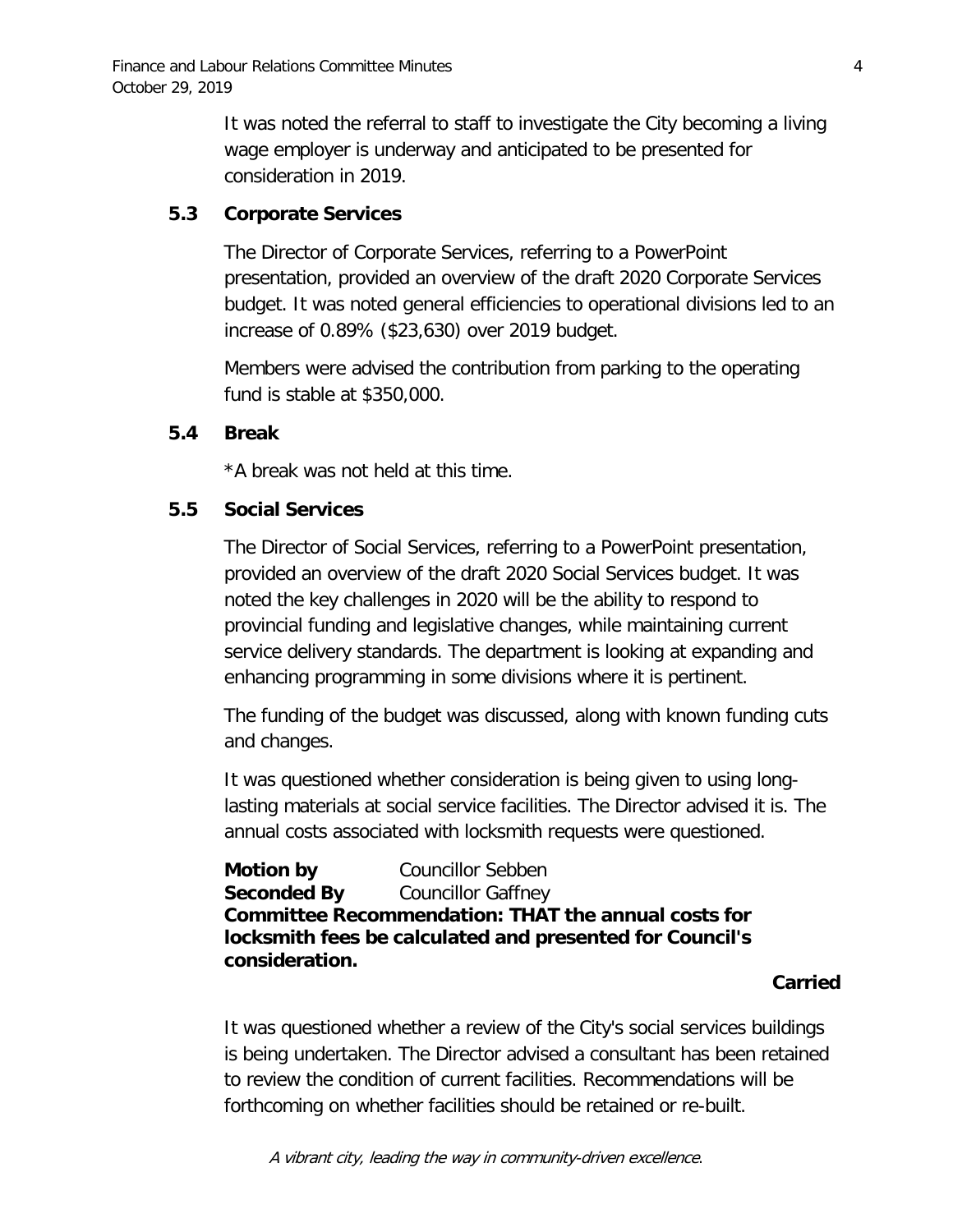\*A recess was held from 10:17 a.m., to 10:34 a.m.

## **5.6 Fire/Airport**

The Fire Chief, referring to a PowerPoint presentation, provided an overview of the draft 2020 Fire and Airport budget. It was noted current service levels and programs are anticipated to be maintained in 2020 for the draft Fire budget.

It was questioned whether the funds for a used aerial apparatus would be re-allocated if one could not be found. It was also questioned whether there are any concerns with warranty. The Fire Chief confirmed it would and there are always concerns, however this apparatus is used the least and the frame always remains under warranty.

With respect to the draft budget for the Airport, members were advised current service levels are expected to be maintained for 2020.

## **5.7 Infrastructure and Development Services**

The Director of Infrastructure and Development Services, referring to a PowerPoint presentation, provided an overview of the draft 2020 Infrastructure and Development Services budget. The proposed initiatives for 2020 and the additional staffing request were highlighted and discussed.

\*A request was made to move to Item 5.9.

## **5.9 Community Services**

The Director of Community Services, referring to a PowerPoint presentation, provided an overview of the draft 2020 Community Services budget. The projects to be undertaken and staffing requests were highlighted.

\*Councillor Gaffney departed the meeting at 11:12 a.m., and returned at 11:14 a.m.

The status of the parking lot review at the Rotary Complex was questioned. The Director advised a report is forthcoming in 2019.

It was questioned whether electric buses could be considered. The Director advised it could but it would be challenging to charge the vehicle.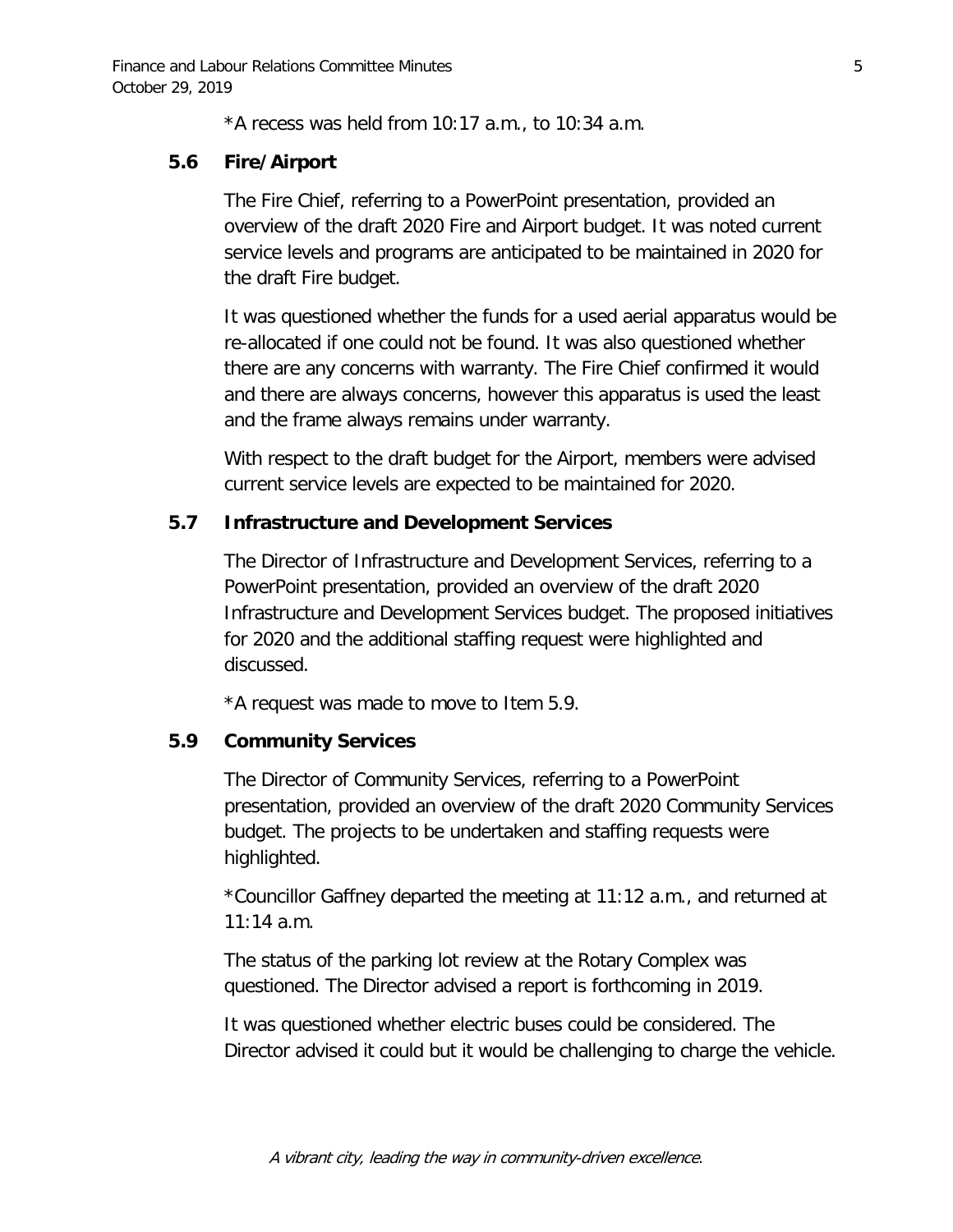Discussion was held on the request to complete a condition assessment at the Gallery and on the cost for the Goose Management Plan.

\*A request was made to move to Item 6.2.

## **6.2 Stratford Public Library**

The Library CEO, referring to a PowerPoint presentation, provided an overview of the draft 2020 Stratford Public Library budget. It was noted the budget continues to operationalize their 2019-2022 Strategic Plan. The initiatives to be undertaken were highlighted. Discussion was held on the cuts to the inter-library loan sharing program.

\*A request was made to move to Item 7

## **7. Council Referrals to Budget**

A request was made to refer the management report on the Billing and Collection Business Case Review (FIN19-046) to staff for negotiation with Festival Hydro.

**Motion By Seconded By** Mayor Mathieson Councillor Clifford **Committee Decision: THAT the Billing and Collection Business Case Review (FIN19-046) be referred to staff for review and negotiation with Festival Hydro, including a review of financial implications.**

**Carried**

**Motion by** Councillor Gaffney **Seconded By** Councillor Bunting **Committee Decision: THAT the following reports be referred to the November 4, 2019 Finance and Labour Relations Committee meeting as part of the fulsome budget discussion:**

- **Municipal Accommodation Tax (FIN19-045)**
- **Comprehensive Parking Review 2019 (FIN19-047)**

**Carried**

\*Mayor Mathieson departed the meeting at 11:44 a.m.

## **5.8 Lunch**

 $*A$  recess was held from 11:44 a.m., to 12:21 p.m.

## **6. Outside Boards 2020 Budget Presentations**

## **6.1 Police Services**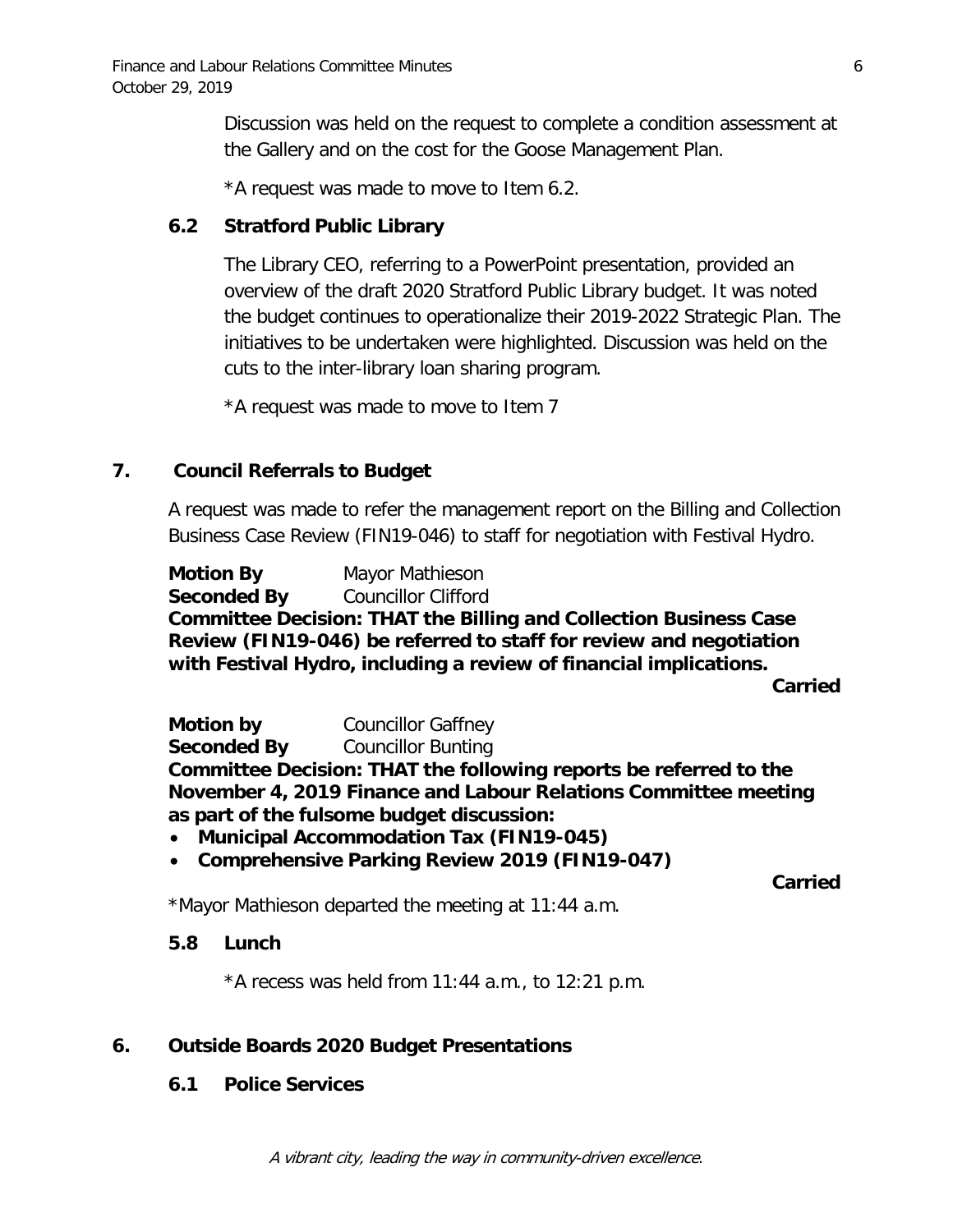Chief of Police Skinner and Deputy Chief Foster, referring to a PowerPoint presentation, provided an overview of the draft 2020 Police Services budget. An overview of the department was provided. It was noted the financial impact is a 4.16% increase for 2020.

An update was requested on the report to be prepared regarding the expansion of service to St. Marys and Perth South. The Chief of Police advised a report will be provided for consideration in 2020 following completion of a year of service provision.

Policing at schools was discussed, including the process for responding to calls.

 $*A$  recess was held from 12:44 p.m., to 1:00 p.m.

\*A request was made to move to Item 6.4.

## **6.4 investStratford**

The CEO of investStratford, referring to a PowerPoint presentation, provided an overview of the draft 2020 budget. The opportunities and challenges were highlighted. It was noted there was a loss of \$8,000 per year for Small Business Centre which is being absorbed by them.

 $*A$  recess was held from 1:10 p.m., to 1:20 p.m.

## **6.3 Stratford Tourism Alliance**

The Executive Director of Stratford Tourism, referring to a PowerPoint presentation, provided an overview of the draft 2020 Tourism budget. An overview of the opportunities and challenges were highlighted.

## **8. Wrap-up**

The Director of Corporate Services thanked participants for their presentations. It was noted the next meeting is scheduled for Monday, November 4, 2019. A recommendation was made to begin deliberation of the draft 2020 Capital budget at that meeting.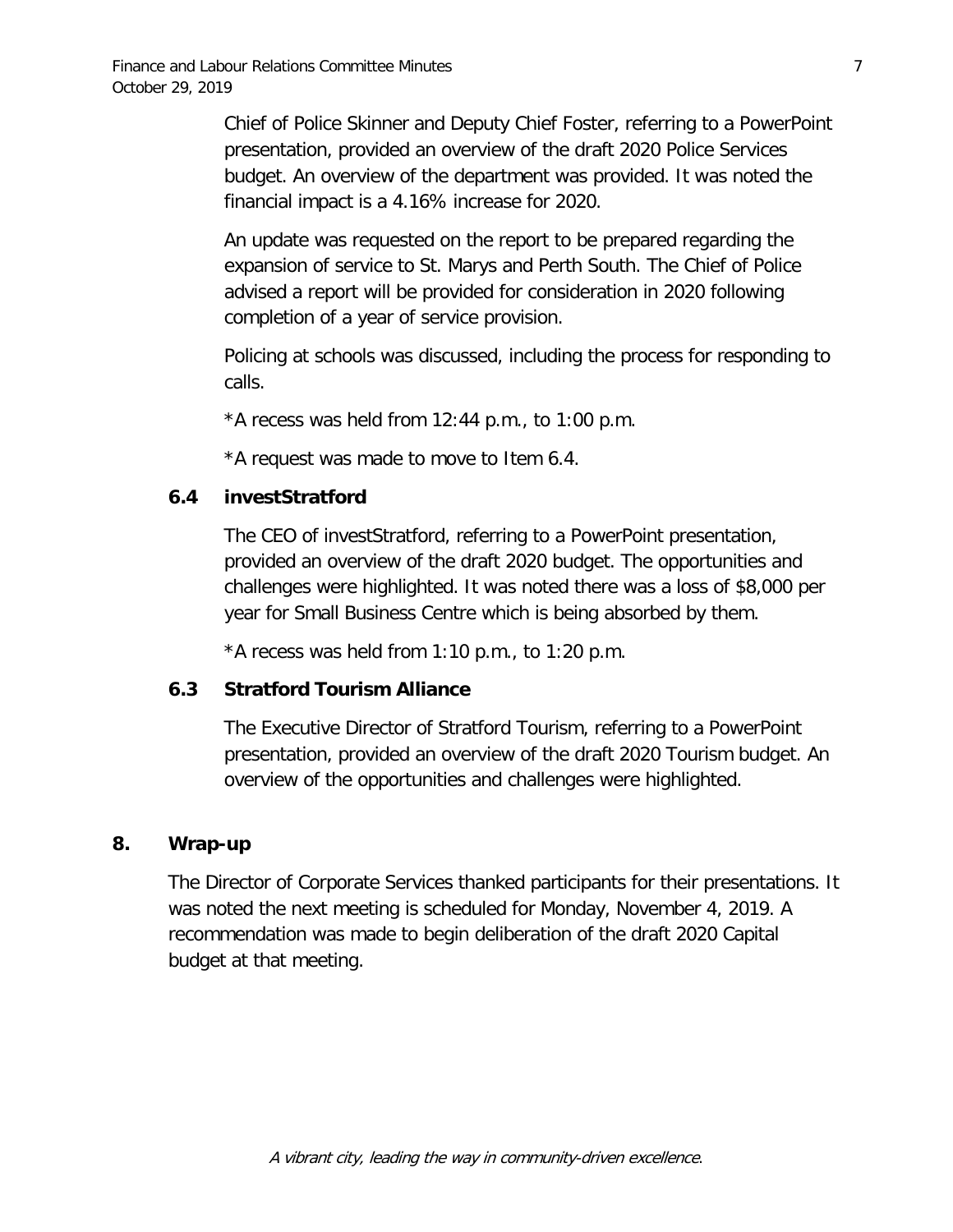Finance and Labour Relations Committee Minutes **8** 8 October 29, 2019

## **9. Adjournment**

**Motion by** Councillor Gaffney<br>**Seconded By** Councillor Bunting **Councillor Bunting Committee Decision: THAT the Finance and Labour Relations Committee meeting adjourn.**

**Carried**

Meeting Start Time: 9:05 A.M. Meeting End Time: 1:27 P.M.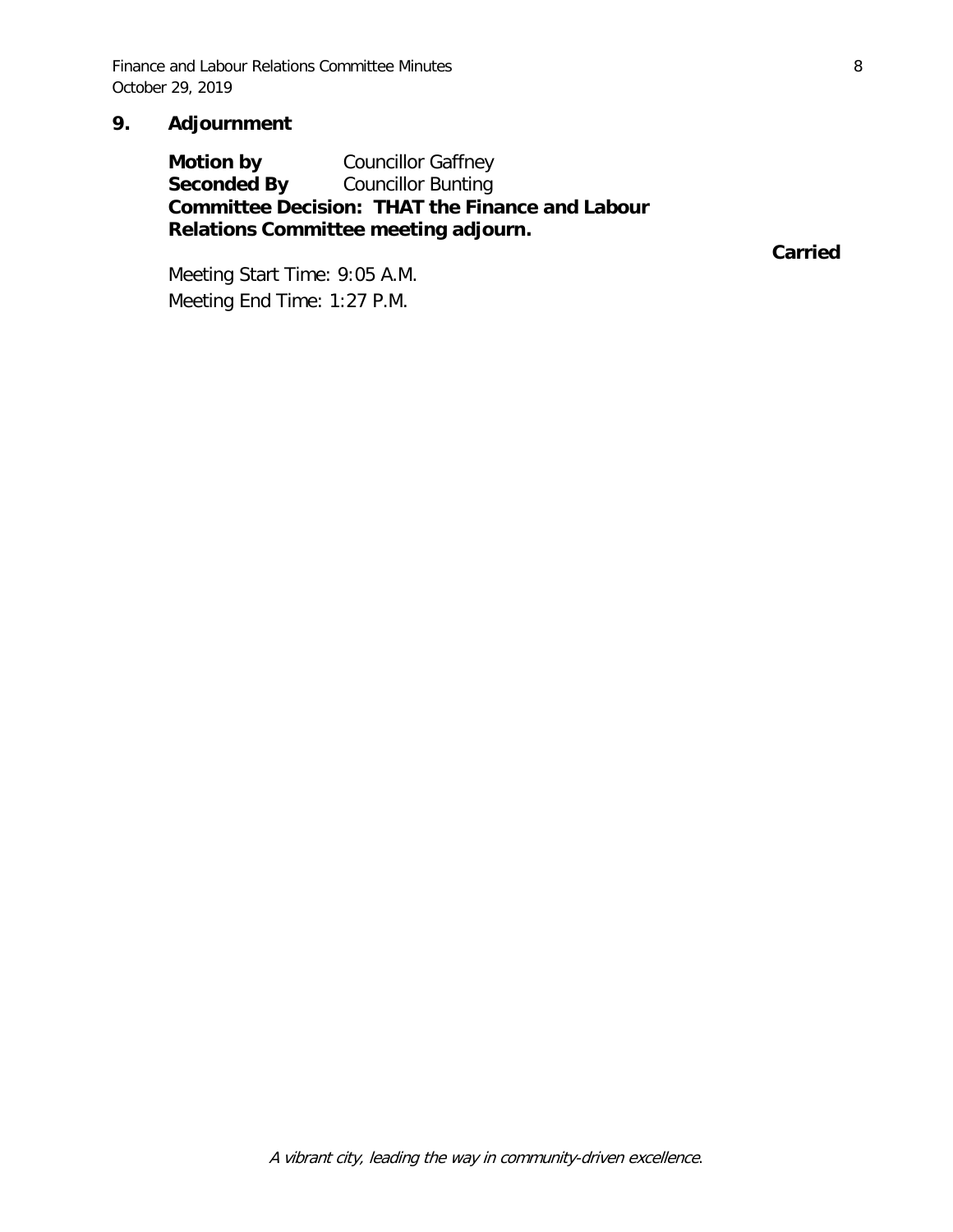

# **The Corporation of the City of Stratford Finance and Labour Relations Committee MINUTES**

| Date:                     | Monday, November 4, 2019                                                                                                                                                                                                                                                                                                                                                                                                                                                                                                                                                                                                                                                            |
|---------------------------|-------------------------------------------------------------------------------------------------------------------------------------------------------------------------------------------------------------------------------------------------------------------------------------------------------------------------------------------------------------------------------------------------------------------------------------------------------------------------------------------------------------------------------------------------------------------------------------------------------------------------------------------------------------------------------------|
| Time:                     | $5:01$ P.M.                                                                                                                                                                                                                                                                                                                                                                                                                                                                                                                                                                                                                                                                         |
| Location:                 | Council Chamber, City Hall                                                                                                                                                                                                                                                                                                                                                                                                                                                                                                                                                                                                                                                          |
| <b>Committee Present:</b> | Councillor Clifford - Chair Presiding, *Councillor Gaffney - Vice<br>Chair, Councillor Beatty, Councillor Bunting, Councillor Burbach,<br>Councillor Henderson, Councillor Ingram, Councillor Ritsma,<br>Councillor Sebben, Councillor Vassilakos                                                                                                                                                                                                                                                                                                                                                                                                                                   |
| Regrets:                  | Mayor Mathieson                                                                                                                                                                                                                                                                                                                                                                                                                                                                                                                                                                                                                                                                     |
| <b>Staff Present:</b>     | *Joan Thomson - Acting Chief Administrative Officer, Tatiana<br>Dafoe - Acting Clerk, Ed Dujlovic - Director of Infrastructure and<br>Development Services, Michael Humble - Director of Corporate<br>Services, Kim McElroy - Director of Social Services, Jacqueline<br>Mockler - Director of Human Resources, David St. Louis -<br>Director of Community Services, John Paradis - Fire Chief, Mike<br>Beitz - Corporate Communications Lead, Wendy Partridge -<br>Administrative Assistant, Michael Mousley - Transit Manager,<br>Greg Skinner - Police Chief, Gerry Foster - Deputy Police Chief,<br>Naeem Khan - Manager of IT, Julia Merritt - CEO Stratford Public<br>Library |

# **1. Call to Order**

The Chair called the Meeting to Order.

Mayor Mathieson provided regrets for this meeting.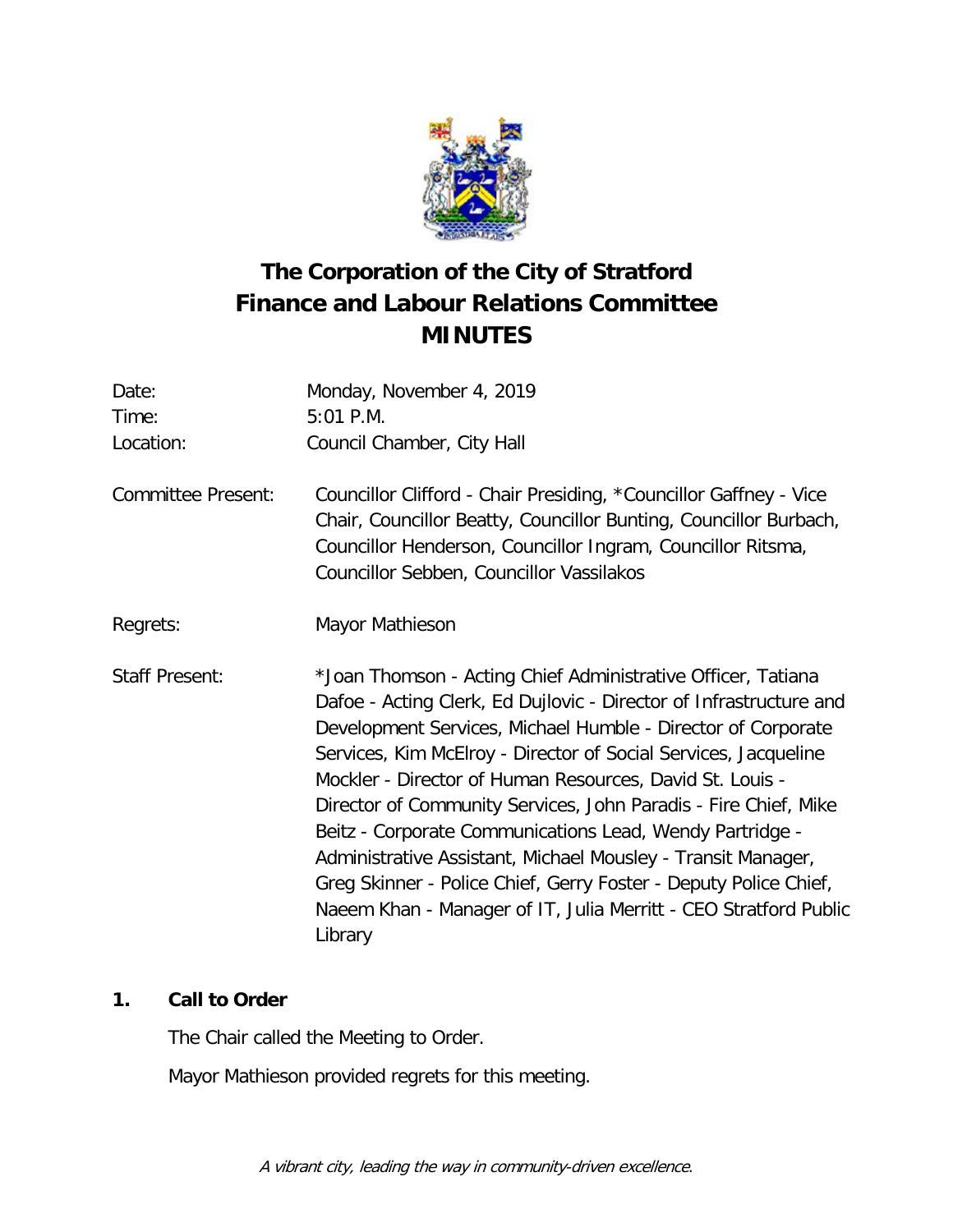Finance and Labour Relations Committee Minutes 2 November 4, 2019

## **2. Disclosure of Pecuniary Interest and the General Nature Thereof**

The *Municipal Conflict of Interest Act* requires any member of Council declaring a pecuniary interest and the general nature thereof, where the interest of a member of Council has not been disclosed by reason of the member's absence from the meeting, to disclose the interest at the first open meeting attended by the member of Council and otherwise comply with the Act.

Name, Item and General Nature of Pecuniary Interest No disclosures of pecuniary interest were made at the November 4, 2019 Finance and Labour Relations Committee meeting.

## **3. 2020 Budget Deliberations**

## **3.1 2020 Draft Capital Budget**

#### **A**. **Information Technology and Business Systems**

Discussion was held on the software upgrade for Amanda.

**Motion by** Councillor Ingram **Seconded By** Councillor Beatty **Committee Recommendation: THAT the 2020 Information Technology and Business Systems capital projects be approved.**

**Carried** 

## **B. Parking**

Discussion was held on the analytics gathered from the smart parking project and on the pay by licence plate enhancements.

**Motion by Councillor Ritsma Seconded By** Councillor Burbach **Committee Recommendation: THAT the 2020 Parking capital projects be approved.**

#### **Carried**

#### **C. Fire**

An overview was provided on the aerial apparatus replacement capital project. Discussion was held on the number of stories on a building this vehicle can service.

Discussion was held on the utility vehicle replacement and the fire hose capital project.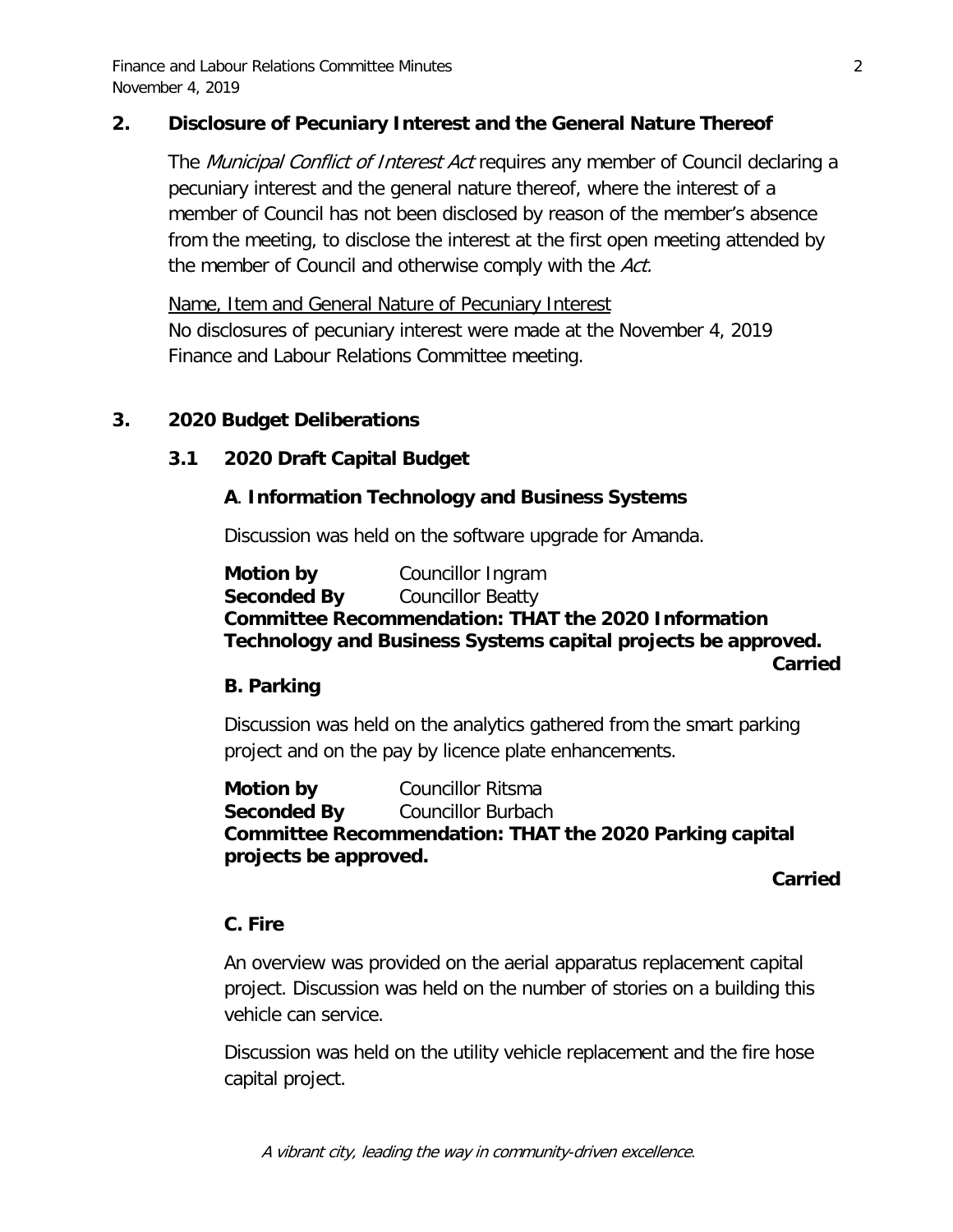**Motion by Councillor Henderson Seconded By** Councillor Sebben **Committee Recommendation: THAT the 2020 Fire capital projects be approved.**

**Carried**

## **D. Community Services Facilities**

It was questioned why a water refilling station is proposed for the Lion's Pool. The Director advised it will be mounted to the exterior and will no longer require patrons to travel throughout the building for a drink of water.

A request was made for a water refilling station to be added to the Agriplex.

**Motion by** Councillor Ritsma **Seconded By** Councillor Gaffney **Committee Recommendation: THAT staff review the installation of a water refilling station at the Burnside Agriplex in 2020. Carried**

\*Acting Chief Administrative Officer now present at the meeting at 5:31 p.m.

It was questioned when a report would be presented on the Rotary Complex parking lot redesign. The Director of Community Services advised a report would be presented at the November Community Services Subcommittee meeting.

A request was made for staff to review the installation of a water refilling station at the Festival Hydro Community Park in 2020.

**Motion by Councillor Bunting Seconded By** Councillor Ritsma **Committee Recommendation: THAT staff review the installation of a water refilling station at the Festival Hydro Community Park in 2020.**

It was noted concerns have been received of water bottle sales at soccer tournaments. Members were reminded the City's Hydration Station could also be used at tournaments. The cost of these stations was questioned.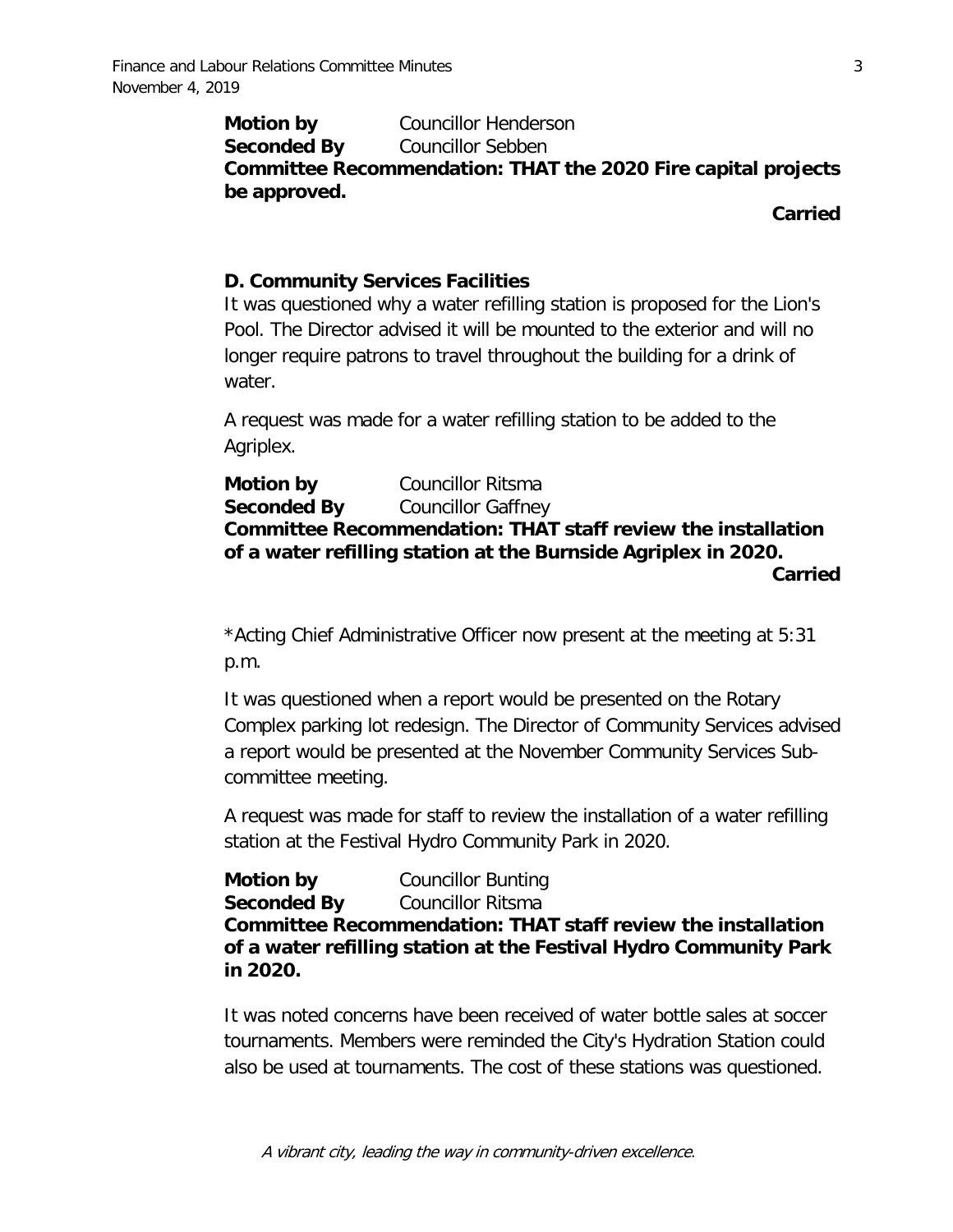The Director of Community Services advised they are approximately \$8,000 and would be funded from the facility reserve.

The Chair called the question on the motion.

#### **Carried**

Discussion was held on the condition assessment being completed for the Lion's Pool and how this differs from the asset management plan being undertaken.

**Motion by** Councillor Ritsma **Seconded By** Councillor Beatty **Committee Recommendation: THAT the 2020 Community Services Facilities capital budget be approved.**

**Carried**

#### **E. Cemetery**

**Motion by Councillor Gaffney Seconded By** Councillor Beatty **Committee Recommendation: THAT the 2020 Cemetery capital projects be approved.**

**Carried**

#### **F. Parks & Forestry**

**Motion by Councillor Henderson Seconded By** Councillor Beatty **Committee Recommendation: THAT the 2020 Parks & Forestry capital projects be approved.**

#### **Carried**

#### **G. Transit**

Discussion was held on the ability of the fare box upgrade to track users getting on and off the bus. It was also questioned whether the payment at a fare box could be linked to paying for parking.

The Manager of Transit advised the proposed upgrades to the fare box are simple upgrades. A report is forthcoming recommending technology enhancements to gather statistics on passengers getting on and off the bus. With respect to linking payment with payment for parking, the Manager advised this could be investigated.

Discussion was held on the cost and ability to purchase electric buses.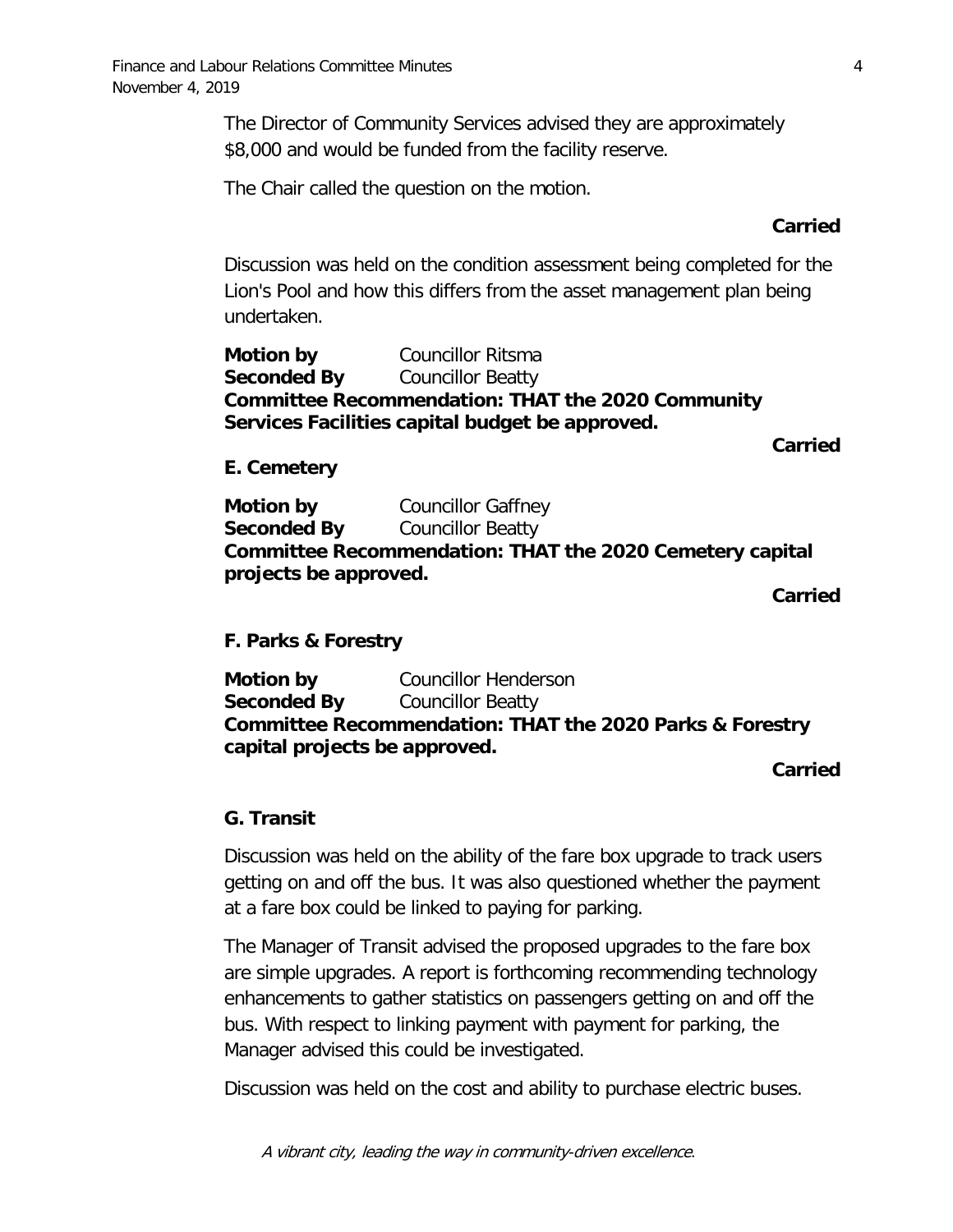**Motion by Councillor Henderson Seconded By** Councillor Ritsma **Committee Recommendation: THAT staff review the purchase of electric transit buses and identify potential funding streams for 2020.**

**Carried**

**Motion by Councillor Beatty Seconded By** Councillor Ingram **Committee Recommendation: THAT the 2020 Transit capital projects be approved.**

**Carried**

**Motion by Councillor Henderson Seconded By** Councillor Ritsma **Committee Recommendation: THAT staff review the purchase of electric parallel transit buses and identify potential funding streams for 2020.**

**Carried**

#### **H. Fleet**

It was questioned when the management report reviewing the residential sidewalk snow clearing program would be presented for consideration. The Director of Infrastructure and Development Services advised it will be presented in November. It was noted that if this program is not continued then there would not be a need to replace the Sidewalk Tractor.

**Motion by Councillor Henderson Seconded By** Councillor Ingram **Committee Recommendation: THAT the Sidewalk Tractor 2020 capital project be deferred;**

**AND THAT the remaining 2020 Fleet capital projects be approved.**

**Carried**

#### **I. City Buildings**

Discussion was held on the proposed 2020 capital projects. It was noted reserve funds need to be created in anticipation of required new City facilities.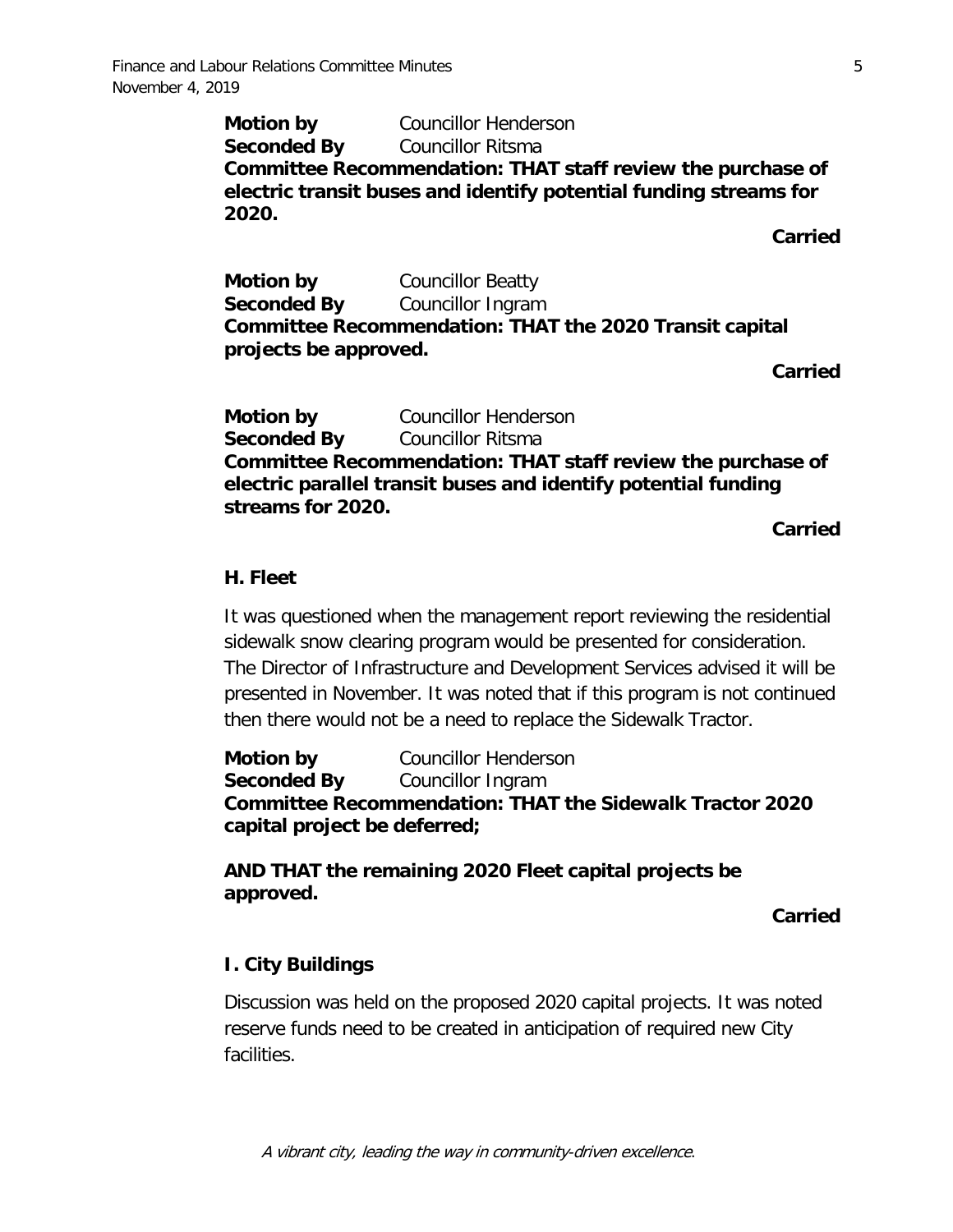## **Motion by** Councillor Ritsma **Seconded By** Councillor Gaffney **Committee Recommendation: THAT the 2020 City Buildings capital projects be approved.**

**Carried**

## **J. Perth & Stratford Housing Corporation**

A request was made to take capital project #54 "Card Lock Systems" separately.

**Motion by Councillor Gaffney Seconded By** Councillor Ingram **Committee Recommendation: THAT the capital projects #51-53 and #55-56 for the Perth and Stratford Housing Corporation be approved.** 

**Carried**

A request was made to defer the #54 "Card Lock Systems" capital project to 2021.

**Motion by** Councillor Sebben **Seconded By** Councillor Gaffney **Committee Recommendation:** THAT capital project #54 "Card Lock Systems" be deferred until 2021.

It was noted many calls are received annually about safety issues at these buildings due to keys being duplicated. It was further noted this project is about increasing safety and to free up staff time. This project will also be beneficial for persons with disabilities.

The Chair called the question on the motion.

Defeated

**Motion by Councillor Henderson Seconded By** Councillor Burbach **Committee Recommendation: THAT the 2020 Perth and Stratford Housing Corporation capital project #54 "Card Lock System" be approved.**

**Carried**

\*A recess was held from 6:33 p.m., to 6:47 p.m.

## **L. Roads & Traffic**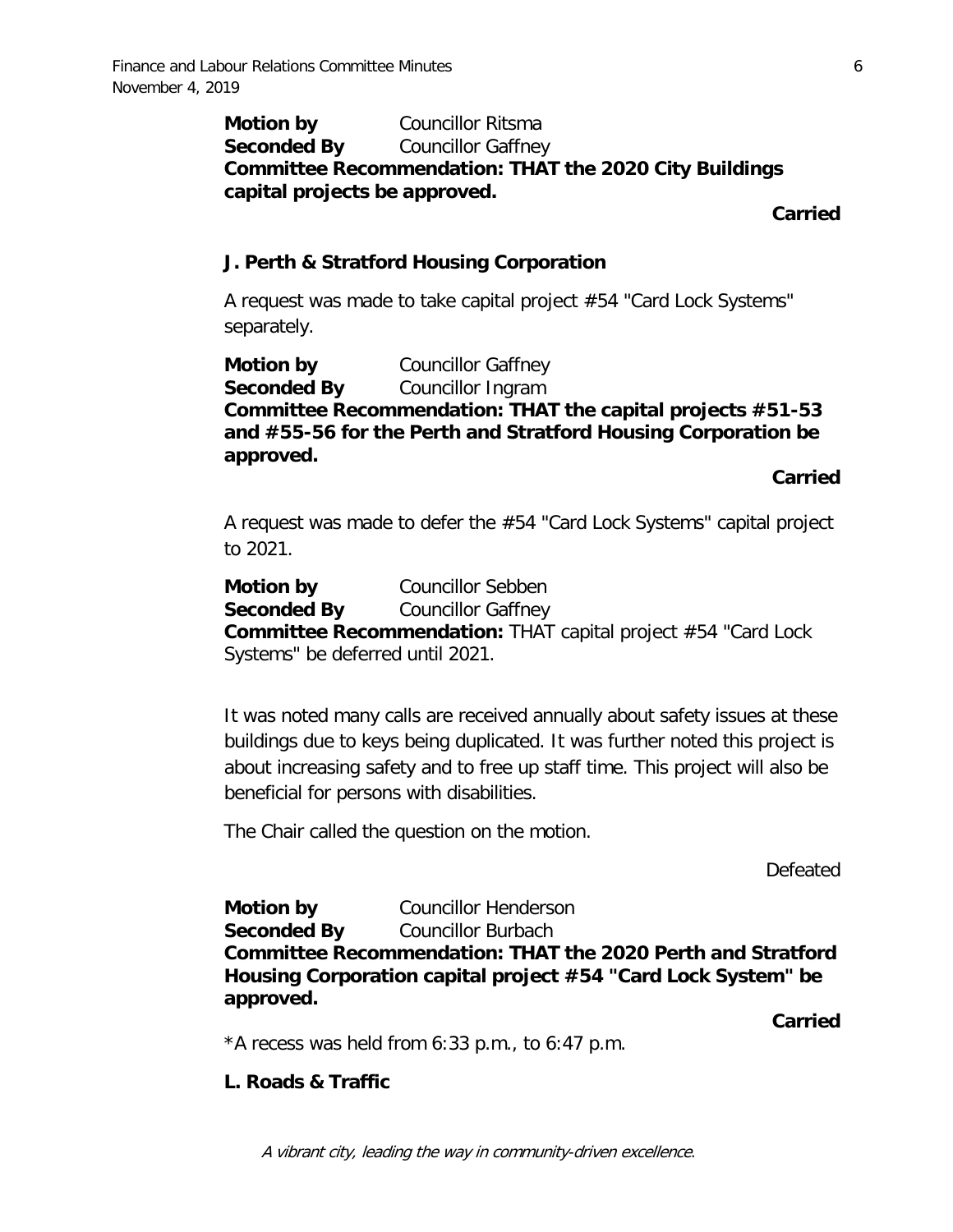A request was made for staff to review the installation of air conditioning in the rotunda at City Hall as part of the City Buildings capital program.

\*Councillor Bunting returned to the meeting at 6:48 p.m.

**Motion by Councillor Henderson Seconded By** Councillor Ingram **Committee Recommendation: THAT the cost to add air conditioning to the rotunda of City Hall be referred to staff.**

\*Councillor Sebben returned to the meeting at 6:48 p.m.

The Chair called the question on the motion.

**Carried**

## **Motion by Councillor Gaffney Seconded By** Councillor Beatty **Committee Recommendation: THAT the 2020 Roads and Fleet capital project be approved.**

A request was made to amend the motion to increase the funding allocation to the Bike and Pedestrian Master Plan by \$50,000.

**Motion by** Councillor Vassilakos **Seconded By** Councillor Burbach **Committee Recommendation: THAT the motion to approve the Roads and Traffic 2020 capital projects be amended to add an additional \$50,000 to the Trails/ BP Master Plan Implementation capital project.**

**Carried**

The Chair called the question on the motion as amended.

**Carried**

#### **M. Linear Infrastructure**

**Motion by Councillor Gaffney Seconded By** Councillor Ritsma **Committee Recommendation: THAT the 2020 Linear Infrastructure capital projects be approved.**

**Carried** 

**M. Shared Program Funding**

**Motion by** Councillor Vassilakos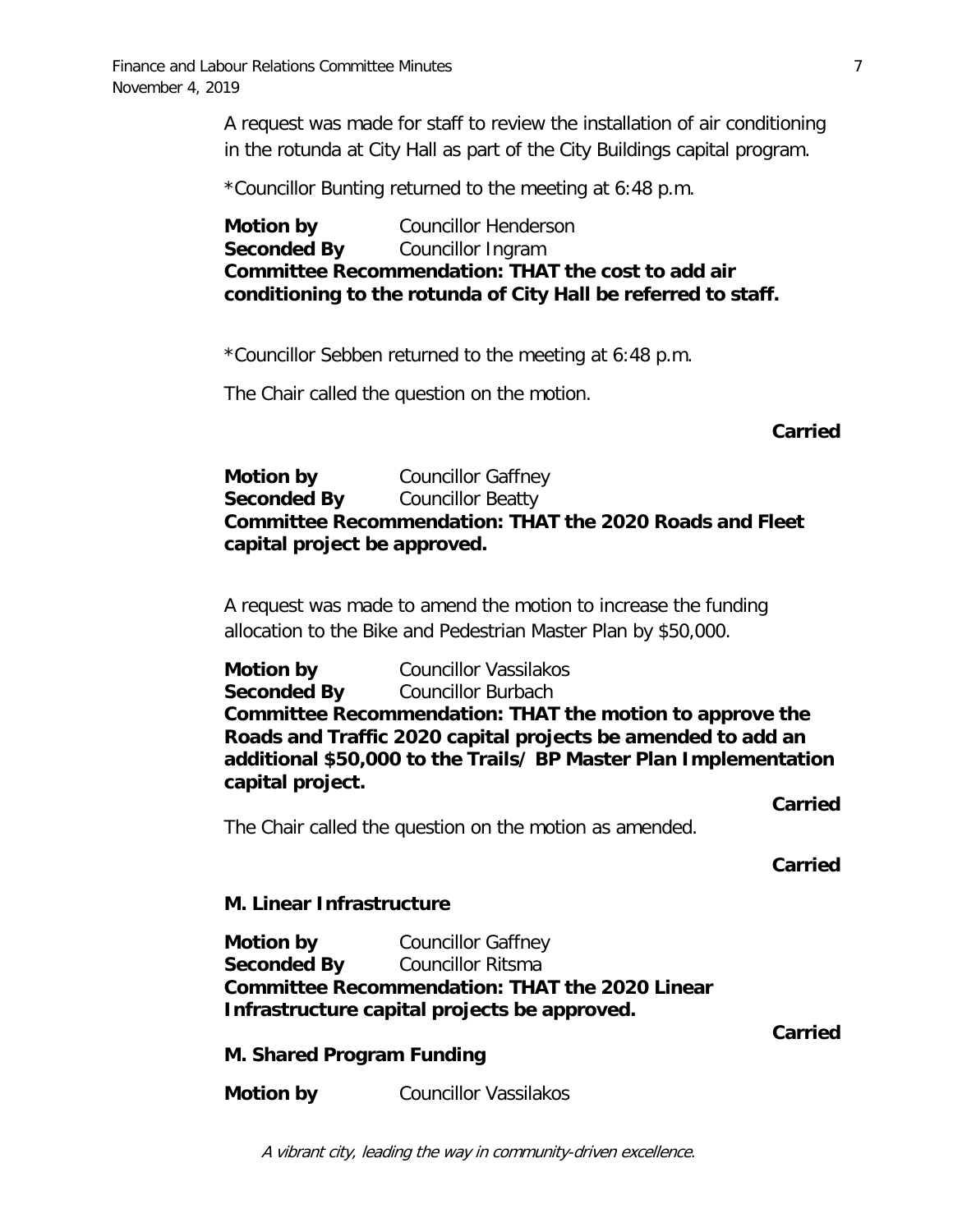**Seconded By** Councillor Gaffney **Committee Recommendation: THAT the 2020 Shared Program Funding capital projects be approved.**

**Carried** 

**N. Water**

**Motion by** Councillor Sebben **Seconded By** Councillor Ingram **Committee Recommendation: THAT the 2020 Water capital projects be approved.**

**Carried** 

#### **N. Sanitary**

**Motion by Councillor Henderson Seconded By** Councillor Bunting **Committee Recommendation: THAT the 2020 Sanitary capital projects be approved.**

**Carried**

#### **O. Stratford Public Library**

Discussion was held on the impact of provincial funding cuts.

**Motion by Councillor Ritsma Seconded By** Councillor Ingram **Committee Recommendation: THAT the 2020 Stratford Public Library capital projects be approved.**

**Carried** 

#### **P. Stratford Police Services**

**Motion by Councillor Bunting Seconded By** Councillor Gaffney **Committee Recommendation: THAT the 2020 Stratford Police Service capital projects be approved.**

**Carried**

\*Chief Skinner and Deputy Chief Foster departed the meeting at 7:30 p.m.

#### **4. Council Referrals to Budget**

#### **4.1 Municipal Accommodation Tax (FIN19-045)**

**Committee Discussion:**

**Motion by Councillor Gaffney Seconded By** Councillor Ritsma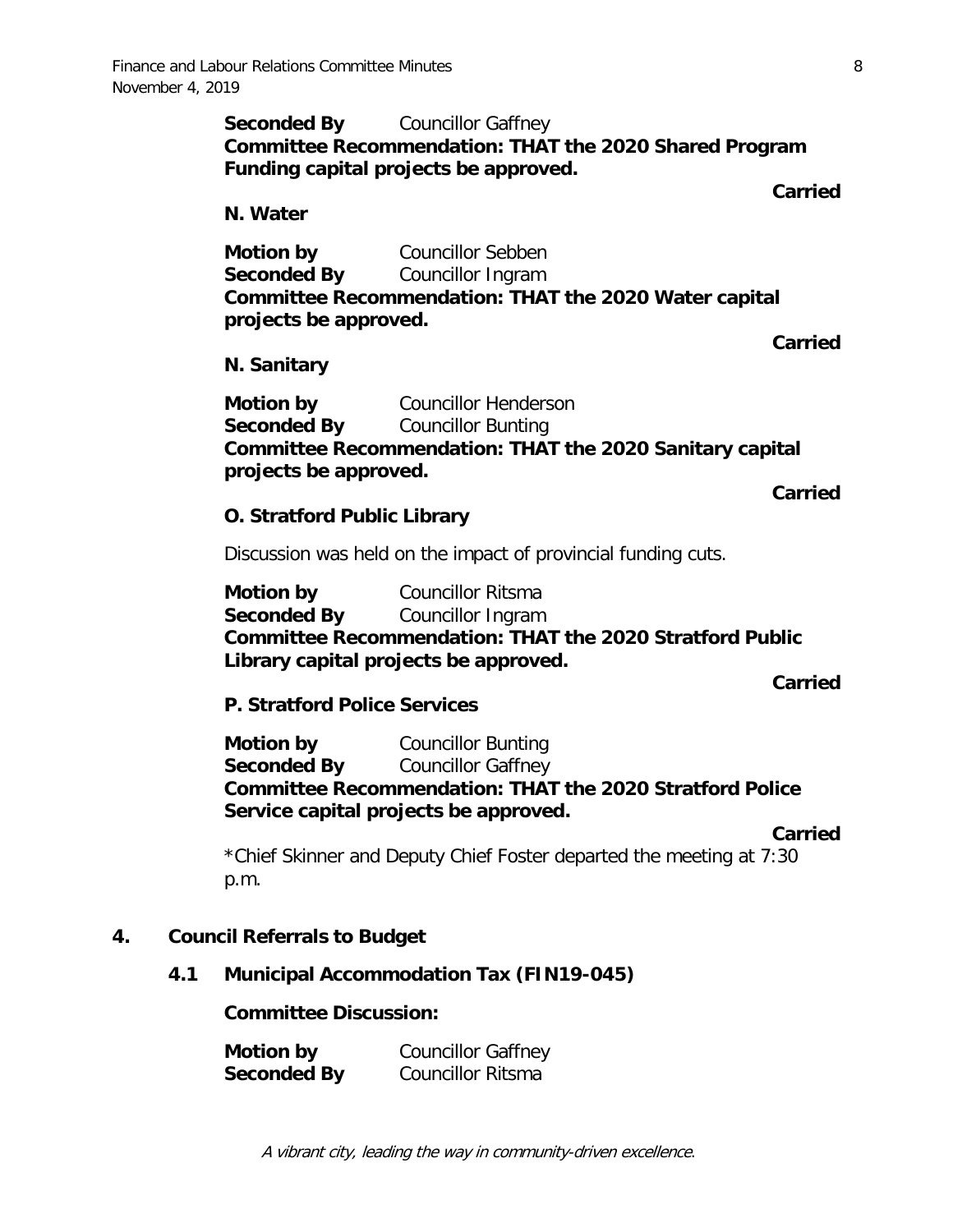## **Committee Recommendation: THAT the report entitled "Municipal Accommodation Tax" be received for information;**

**AND THAT direction be given to staff to continue investigating the implementation of a MAT and to prepare a follow-up report for the Finance and Labour Relations Committee outlining next steps.**

Discussion was held on the types of operations that can be included in this program and the tax that can be charged. It was noted additional information is required on who would be responsible for collecting the tax and ensuring compliance.

The Chair called the question on the motion.

## **Carried**

## **4.2 Comprehensive Parking Review 2019 (FIN19-047)**

**Committee Discussion:** It was noted Tobermory provides their residents with a parking permit which allows them to park for free. It was suggested a similar program could be implemented in Stratford.

Discussion was held on whether the Cooper and Downie lots and the Parks System should remain free parking or whether a paid parking system should be implemented.

Support was expressed with raising the parking rate in the downtown.

\*Councillor Gaffney departed the meeting at 7:59 p.m.

It was suggested seasonal paid parking could be added to Lakeshore Drive.

\*Councillor Gaffney returned to the meeting at 8:01 p.m.

A request was made for staff to prepare a report on the cost to enforce the Cooper and Downie lots if they became paid lots.

**Motion by Councillor Ritsma Seconded By** Councillor Beatty **Committee Recommendation: THAT staff prepare a report on the cost to enforce the Cooper and Downie lot if they were to become paid parking lots.**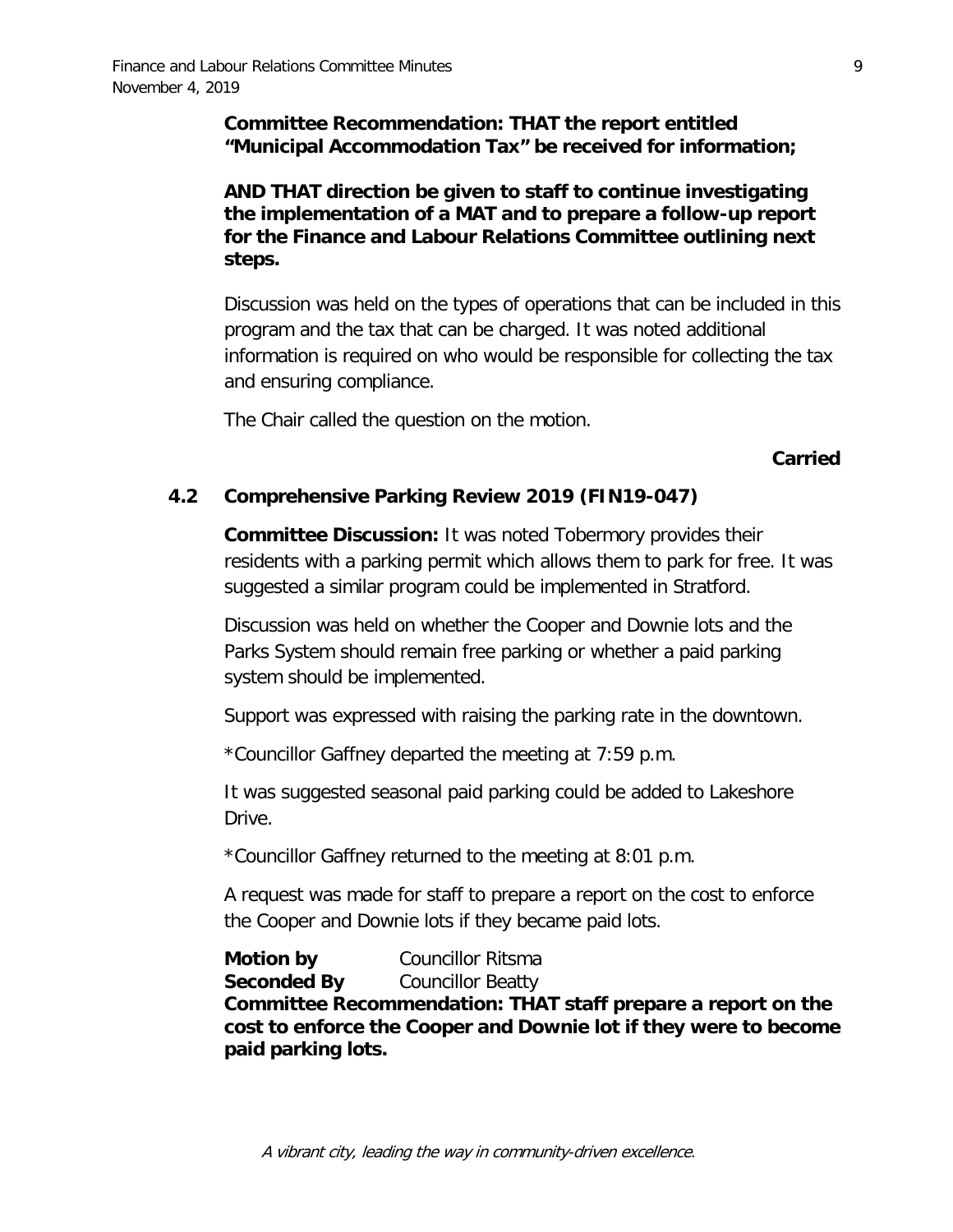The philosophy behind paid parking was discussed. Concerns were noted with snow clearing. The current enforcement of the Cooper and Downie lot was discussed.

The Chair called the question on the motion.

**Carried**

**Motion by Councillor Henderson Seconded By** Councillor Beatty **Committee Recommendation: THAT the on-street parking rate be increased to \$1.50 per hour;**

**THAT the off-street parking rate be increased to \$1.25 per hour;**

**AND THAT the increased parking rate be implemented in 2020. Carried**

## **4.3 Source Separated Organics Program**

**Committee Discussion:** A request was made to discuss the funding of the source separated organics program.

Motion by Councillor Gaffney Seconded By Councillor Henderson **Committee Recommendation:** THAT the source separated organics program be funded by raising the cost of the bag to \$3.00/per tag and the remainder be funded through the tax levy.

Discussion was held on potential increased cost to bag tags and their corresponding impact to the program. Discussion was also held on the impact to the bag tag sales with the implementation of a green bin program.

It was noted feedback could be received on how to fund this program through the budget open houses. A request was made for information on the items that can be placed in green bins. The Director of Infrastructure and Development Services advised a list is being prepared.

A request was made to refer this matter to the November 13, 2019 Finance and Labour Relations Committee meeting to allow staff to prepare three costing options.

**Motion by** Councillor Ingram **Seconded By** Councillor Vassilakos **Committee Decision: THAT the funding of the source separated organics program be referred to staff to develop funding options**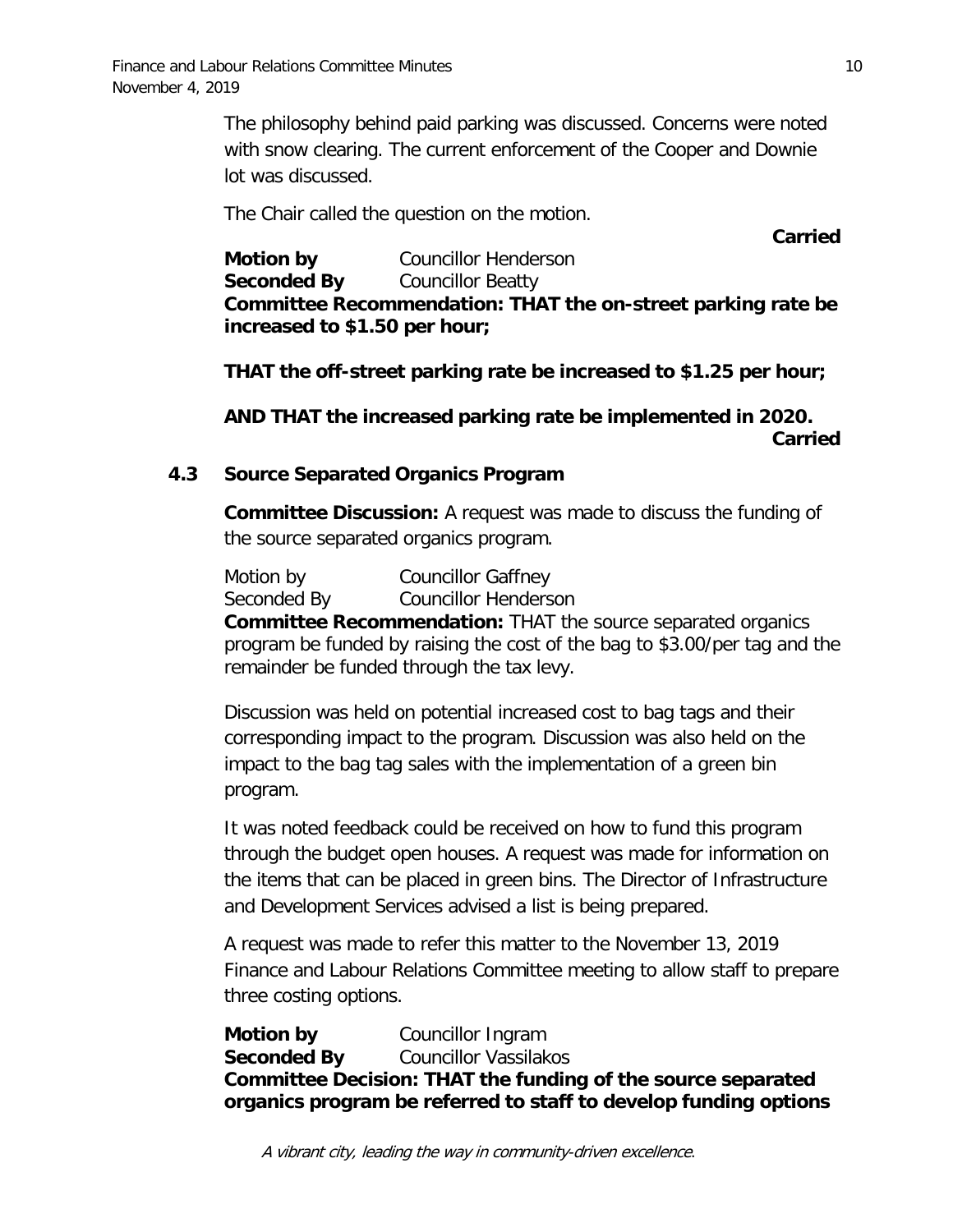**which are to include funding through a \$3.00 per bag tag, tax base and additional options;**

## **AND THAT the options be presented at the November 13, 2019 Finance and Labour Relations Committee meeting.**

**Carried**

## **5. Upcoming Meetings and Open Houses**

Finance and Labour Relations Committee Meetings scheduled for Budget Deliberations:

- Wednesday, November 13 at 5:00 p.m.
- Tuesday, November 19 following Finance and Labour Relations Subcommittee – Approximately 5 p.m.
- Tuesday, November 26 at 5:00 p.m.

Open Houses:

- Thursday, November 7 from 6 to 8 p.m. at the Rotary Complex, Tim Taylor Lounge
- Tuesday, November 12 from 12 noon to 2 p.m. in Council Chambers, City Hall

## **6. Adjournment**

**Motion by Councillor Gaffney Seconded By** Councillor Ingram **Committee Decision: THAT the Finance and Labour Relations Committee meeting adjourn.**

**Carried**

Meeting Start Time: 5:01 P.M. Meeting End Time: 8:55 P.M.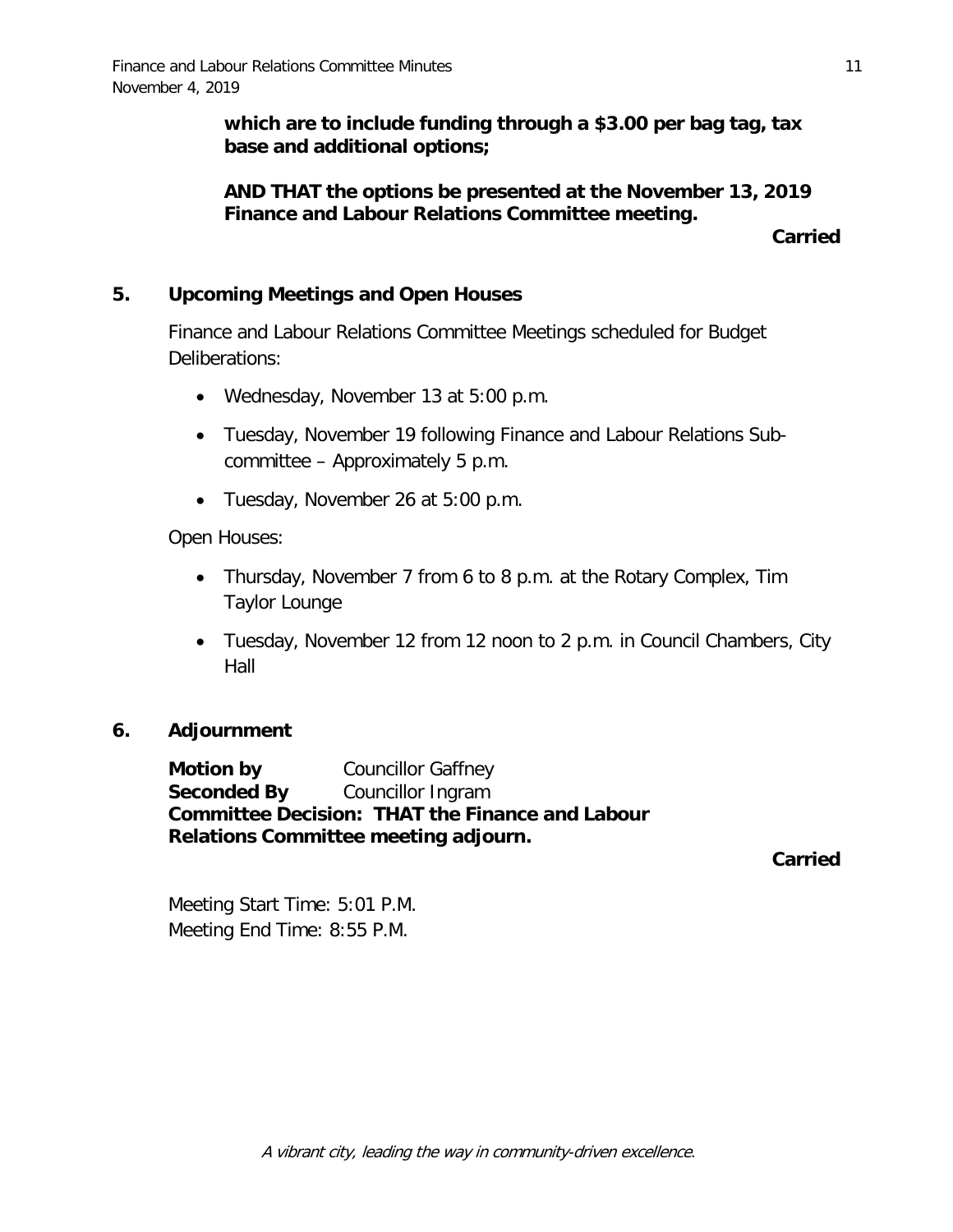

# **The Corporation of the City of Stratford Finance and Labour Relations Committee MINUTES**

| Date:                     | Wednesday, November 13, 2019                                                                                                                                                                                                                                                                                                                                                                                                                                                                                                                 |  |
|---------------------------|----------------------------------------------------------------------------------------------------------------------------------------------------------------------------------------------------------------------------------------------------------------------------------------------------------------------------------------------------------------------------------------------------------------------------------------------------------------------------------------------------------------------------------------------|--|
| Time:                     | 5:02 P.M.                                                                                                                                                                                                                                                                                                                                                                                                                                                                                                                                    |  |
| Location:                 | Council Chamber, City Hall                                                                                                                                                                                                                                                                                                                                                                                                                                                                                                                   |  |
| <b>Committee Present:</b> | Councillor Clifford - Chair Presiding, *Councillor Gaffney - Vice<br>Chair, Councillor Beatty, Councillor Bunting, Councillor Burbach,<br>Councillor Henderson, Councillor Ingram, *Councillor Ritsma,<br>*Councillor Sebben, Councillor Vassilakos                                                                                                                                                                                                                                                                                          |  |
| Regrets:                  | Mayor Mathieson                                                                                                                                                                                                                                                                                                                                                                                                                                                                                                                              |  |
| <b>Staff Present:</b>     | Joan Thomson - Acting Chief Administrative Officer, Tatiana<br>Dafoe - Acting Clerk, Ed Dujlovic - Director of Infrastructure and<br>Development Services, Michael Humble - Director of Corporate<br>Services, Kim McElroy - Director of Social Services, Jacqueline<br>Mockler - Director of Human Resources, David St. Louis -<br>Director of Community Services, John Paradis - Fire Chief,<br>Wendy Partridge - Administrative Assistant, Chief Skinner -<br>Stratford Police Services, Julia Merritt – CEO, Stratford Public<br>Library |  |

# **1. Call to Order**

The Chair called the Meeting to Order.

# **2. Disclosure of Pecuniary Interest and the General Nature Thereof**

The Municipal Conflict of Interest Act requires any member of Council declaring a pecuniary interest and the general nature thereof, where the interest of a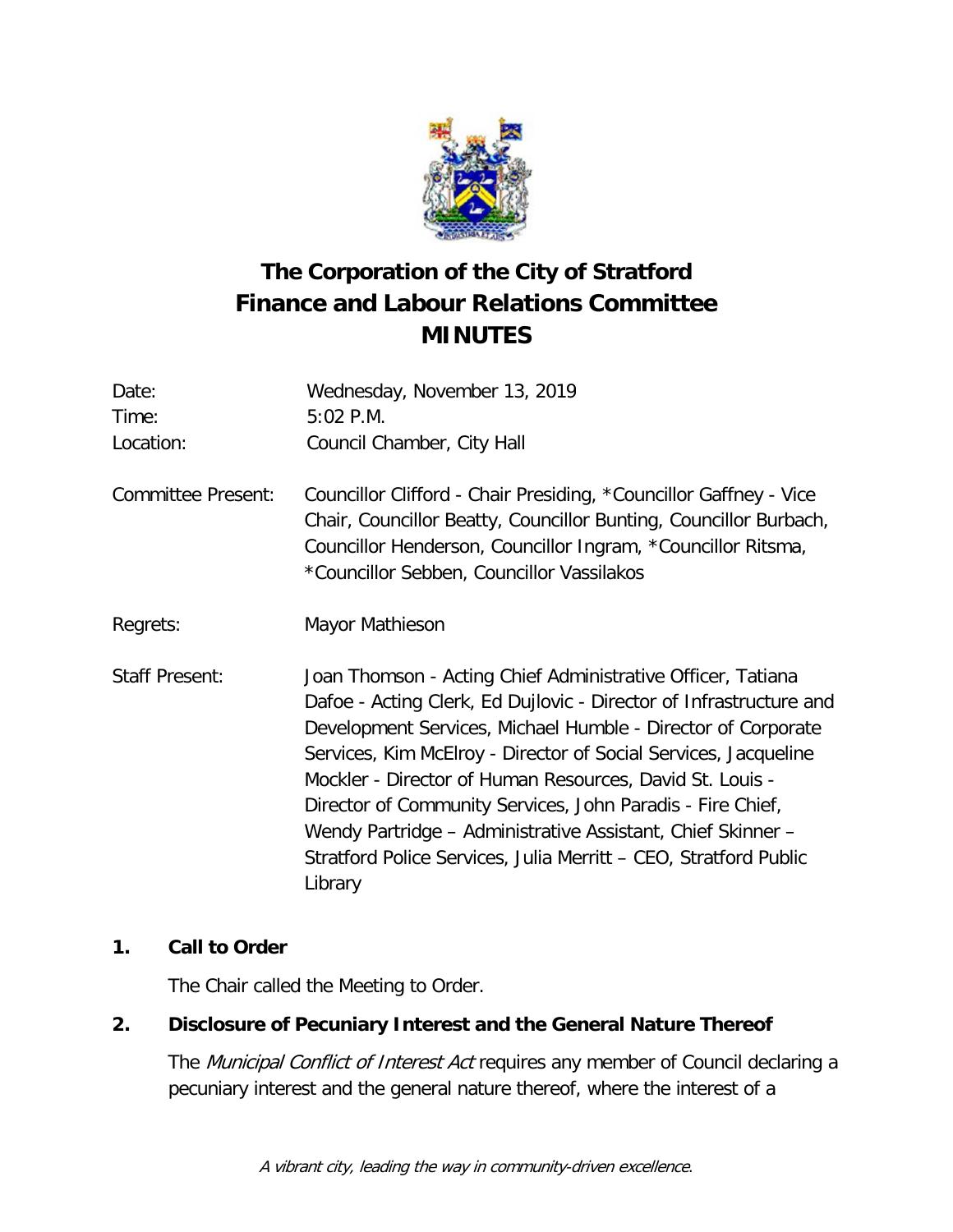member of Council has not been disclosed by reason of the member's absence from the meeting, to disclose the interest at the first open meeting attended by the member of Council and otherwise comply with the Act.

Name, Item and General Nature of Pecuniary Interest No disclosures of pecuniary interest were made at the November 13, 2019 Finance and Labour Relations Committee meeting.

## **3. Update From Director of Corporate Services**

**Committee Discussion:** The Director of Corporate Services advised the current tax levy is 3.92%. This represents a base budget plus additional items requested. At this time, this rate does not include a source separated organics program or the expansion requests within the budget binder.

## **4. Unfinished Items from Previous Meeting**

## **4.1 Bag Tag Fee Options for 2020 (FIN19-048)**

**Committee Discussion:** It was questioned how many attendees there were at the budget open houses. The Director of Corporate Services advised six persons attended. With respect to the online questionnaire, approximately 70 responses have been received to date.

It was questioned whether feedback had been submitted on the method to fund the green bin program. The Director advised comments were submitted and they would be presented at the next Finance and Labour Relations Committee meeting.

A request was made to refer this item to the next Finance and Labour Relations Committee meeting in order to consider the comments received.

**Motion by** Councillor Ingram **Seconded By** Councillor Vassilakos Committee Recommendation: THAT the report on "Bag Tag Fee Options for 2020 (FIN19-048)" be referred to the November 19, 2019 Finance and Labour Relations Committee meeting.

## **Defeated**

Concern was expressed with raising the cost of a bag tag. Discussion was held on the green bin program and the options available to fund the program.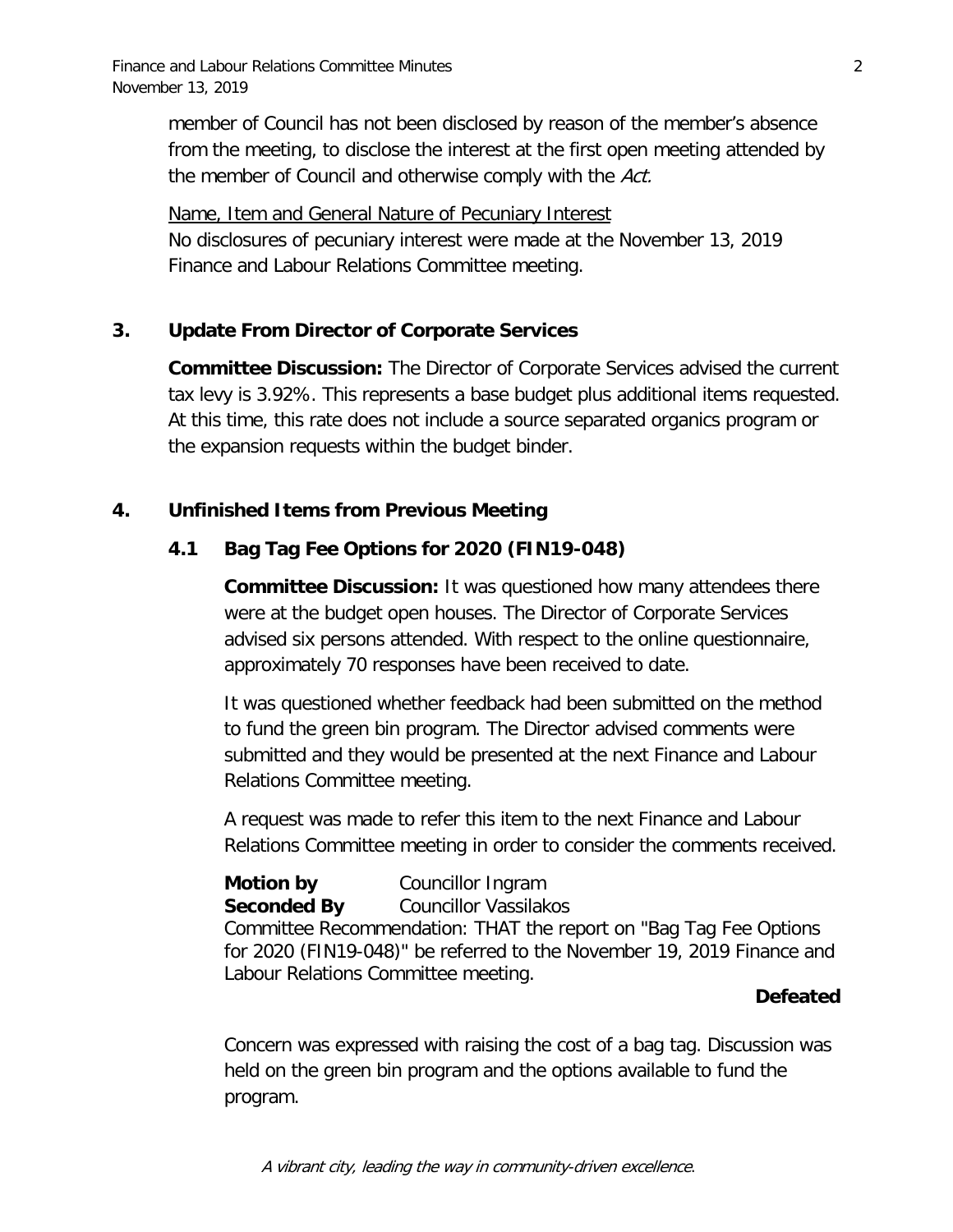## **Motion by** Councillor Beatty **Seconded By** Councillor Burbach **Committee Recommendation: THAT the bag tag fee be increased to \$3.50 per tag.**

Discussion was held on the methane collected at the landfill and the impact this program will have on the tax levy.

The Chair called the question on the motion.

#### **Carried**

A request was made to defer Capital Project 9 "Smart Parking Project" to the 2021 budget.

**Motion by** Councillor Sebben **Seconded By** Councillor Gaffney Committee Recommendation: THAT the Capital Project 9 "Smart Parking Project" be deferred to the 2021 budget.

**Defeated**

\*Councillor Ritsma now present at 5:37 p.m.

## **5. Operating Budget**

**Committee Discussion:** Discussion was held on the draft 2020 operating budgets. Questions were asked about specific line items and consolidating items such as advertising, consultants and maintenance contracts.

A request was made to remove the goose management plan from the Community Services operating budget. There was no seconder for this motion.

A request was made to break out the facilities in Community Services for the 2021 budget cycle.

**Motion by** Councillor Burbach **Seconded By** Councillor Ingram **Committee Recommendation: THAT the Community Services facilities be broken out in the 2021 Budget Cycle.**

#### **Carried**

With respect to the Canada Day celebration, a request was made for staff to consult with Stratford Summer Music about their interest in organizing.

| Motion by          | Councillor Ingram         |
|--------------------|---------------------------|
| <b>Seconded By</b> | <b>Councillor Gaffney</b> |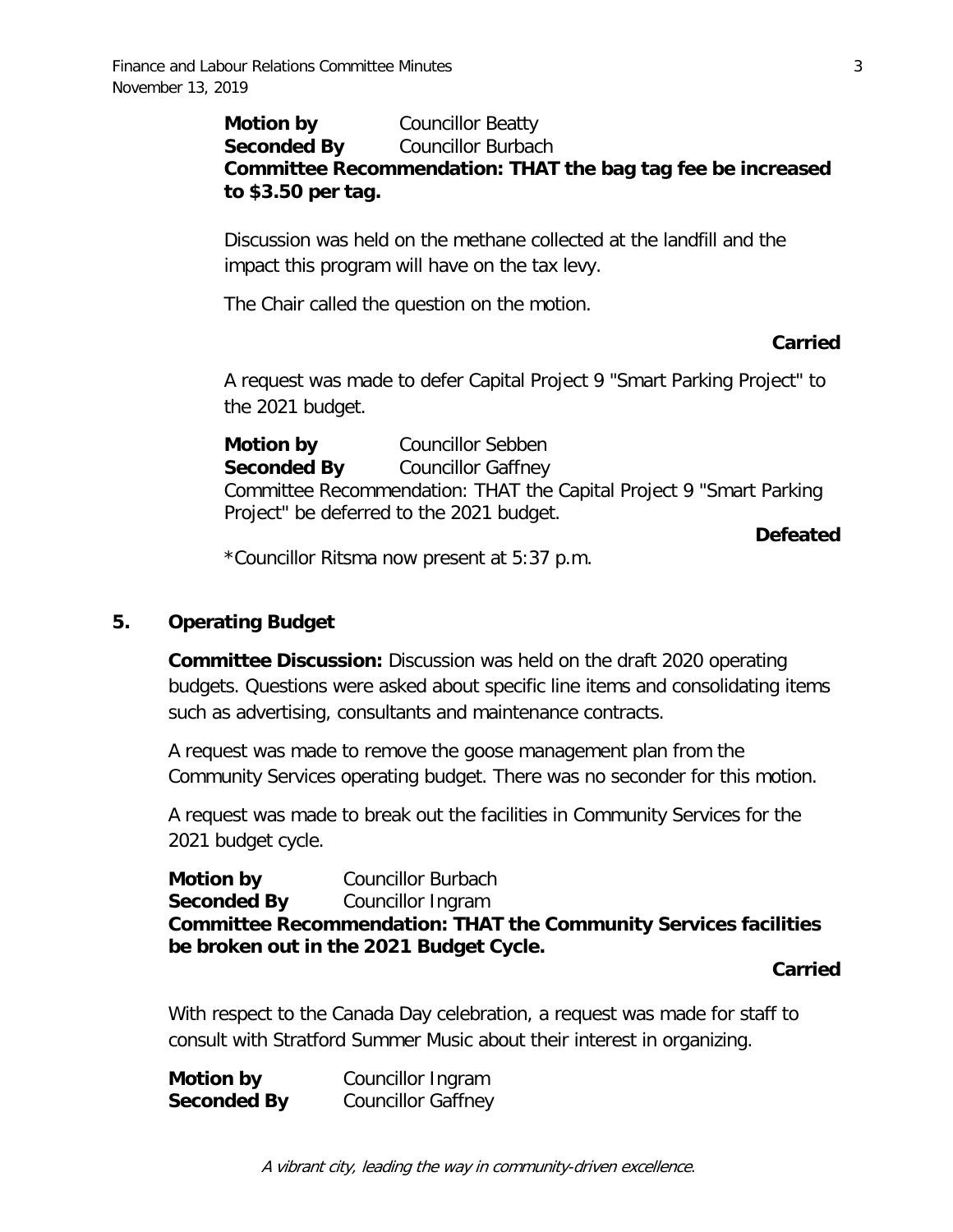**Committee Recommendation: THAT staff be directed to consult with Stratford Summer Music on their interest in organizing the Canada Day Celebration in the City of Stratford and to explore sponsorship opportunities.**

**Carried**

\*Councillor Gaffney departed the meeting at 6:28 p.m., and returned at 6:29 p.m.

\*Councillor Sebben left the meeting at 6:46 p.m.

With respect to the transit and parallel transit operating budgets, a request was made to amalgamate them into one for the 2021 budget cycle.

**Motion by** Councillor Gaffney **Seconded By** Councillor Henderson **Committee Recommendation: THAT the transit and parallel transit operating budgets be amalgamated into one for the 2021 budget cycle. Carried**

\*A recess was held from 7:01 p.m. to 7:15 p.m.

On the draft Airport operating budget, a request was made for the fees charged to be cost recovery.

**Motion by** Councillor Vassilakos **Seconded By** Councillor Gaffney **Committee Recommendation: THAT staff review the Airport fees in order to move towards a cost recovery model.**

**Carried**

Returning to the Mayor/City Council and CAO Budget, a request was made to reduce the Council Conference line item.

**Motion by** Councillor Vassilakos **Seconded By** Councillor Ritsma Committee Recommendation: THAT the Council Conference line item in the City Council budget be reduced.

**Defeated**

## **6. Expansion Requests**

**Committee Discussion:** The expansion requests were reviewed.

A request was made to hire one truck driver.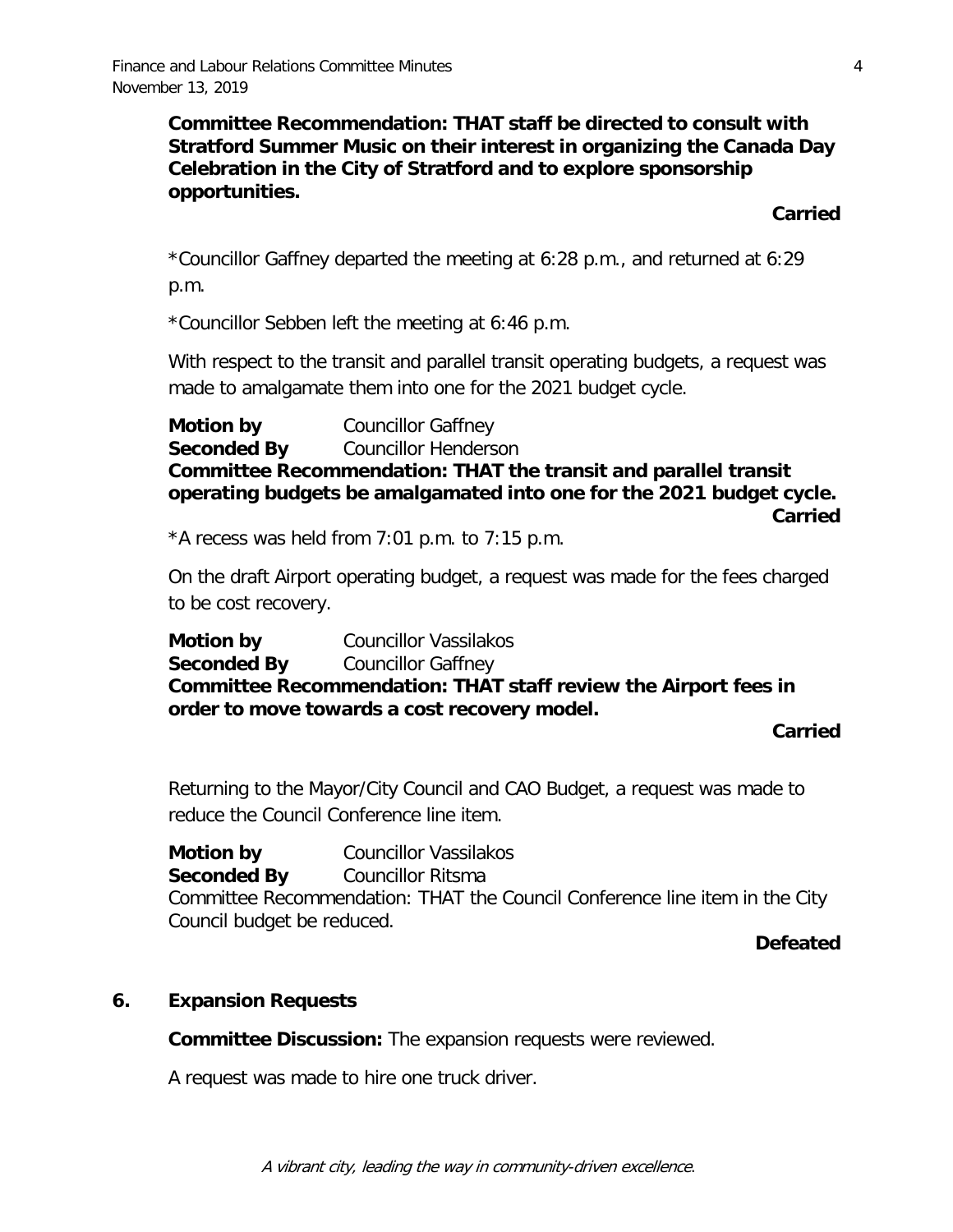**Motion by** Councillor Gaffney **Seconded By** Councillor Burbach **Committee Recommendation: THAT the expansion request of one (1) truck driver at a total cost of \$75,180, be approved for 2020.**

**Carried**

A request was made to approve the Citizen Portal expansion request.

**Motion by Councillor Henderson Seconded By** Councillor Vassilakos **Committee Recommendation: THAT the Citizen Portal expansion request at a total cost of \$10,000, be approved.**

#### **Carried**

A request was made to approve the Security Enhancements expansion request.

**Motion by Councillor Beatty Seconded By** Councillor Ingram **Committee Recommendation: THAT the Security Enhancement expansion request at a total cost of \$276,150, be approved.**

**Carried**

A request was made to approve the Custodians expansion request.

**Motion by Councillor Henderson Seconded By** Councillor Gaffney **Committee Recommendation: THAT the Custodian expansion request at a total cost of \$15,420, be approved.**

**Carried**

The Director of Corporate Services advised that following the addition of expansion requests, the tax levy is 5.94%.

## **7. Adjournment**

**Motion by Councillor Gaffney Seconded By** Councillor Burbach **Committee Decision: THAT the Finance and Labour Relations Committee meeting adjourn.**

**Carried**

Meeting Start Time: 5:02 P.M. Meeting End Time: 8:30 P.M.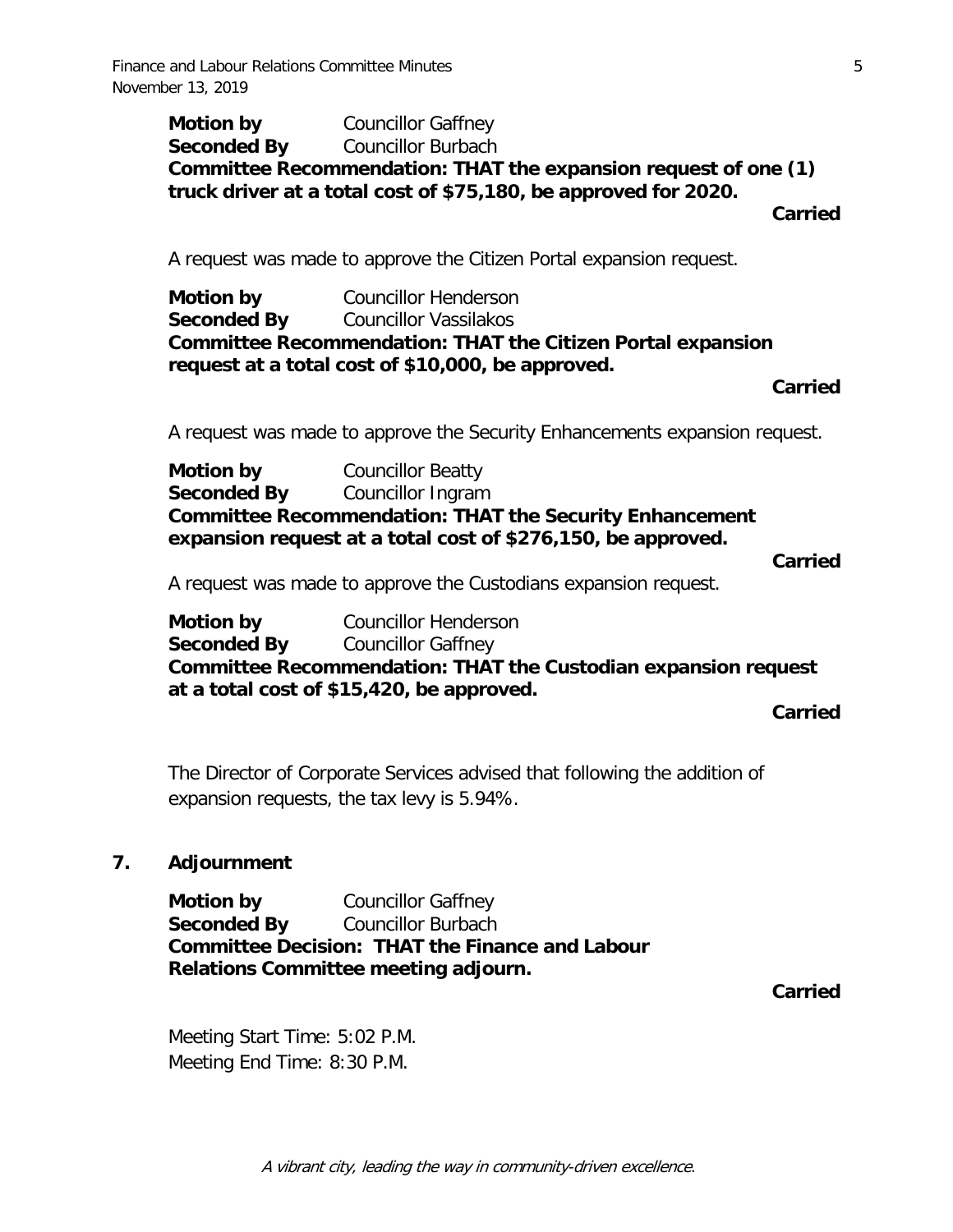

# **The Corporation of the City of Stratford Finance and Labour Relations Committee MINUTES**

| Date:                     | Wednesday, November 20, 2019                                                                                                                                                                                                                                                                                  |
|---------------------------|---------------------------------------------------------------------------------------------------------------------------------------------------------------------------------------------------------------------------------------------------------------------------------------------------------------|
| Time:                     | $6:00$ P.M.                                                                                                                                                                                                                                                                                                   |
| Location:                 | Council Chamber, City Hall                                                                                                                                                                                                                                                                                    |
| <b>Committee Present:</b> | Councillor Clifford - Chair Presiding, Councillor Gaffney - Vice<br>Chair, Mayor Mathieson, Councillor Beatty, Councillor Bunting,<br>Councillor Burbach, Councillor Henderson, Councillor Ingram,<br>Councillor Sebben, Councillor Vassilakos                                                                |
| Regrets:                  | Councillor Burbach, Councillor Ingram, Councillor Ritsma                                                                                                                                                                                                                                                      |
| <b>Staff Present:</b>     | Joan Thomson - Acting Chief Administrative Officer, Ed Dujlovic -<br>Director of Infrastructure and Development Services, Michael<br>Humble - Director of Corporate Services, Jacqueline Mockler -<br>Director of Human Resources, John Paradis - Fire Chief, Jim<br>Bryson - Manager of Community Facilities |

## **1. Call to Order**

The Chair called the Meeting to Order.

Councillor Ritsma provided regrets for this meeting.

# **2. Disclosure of Pecuniary Interest and the General Nature Thereof**

The Municipal Conflict of Interest Act requires any member of Council declaring a pecuniary interest and the general nature thereof, where the interest of a member of Council has not been disclosed by reason of the member's absence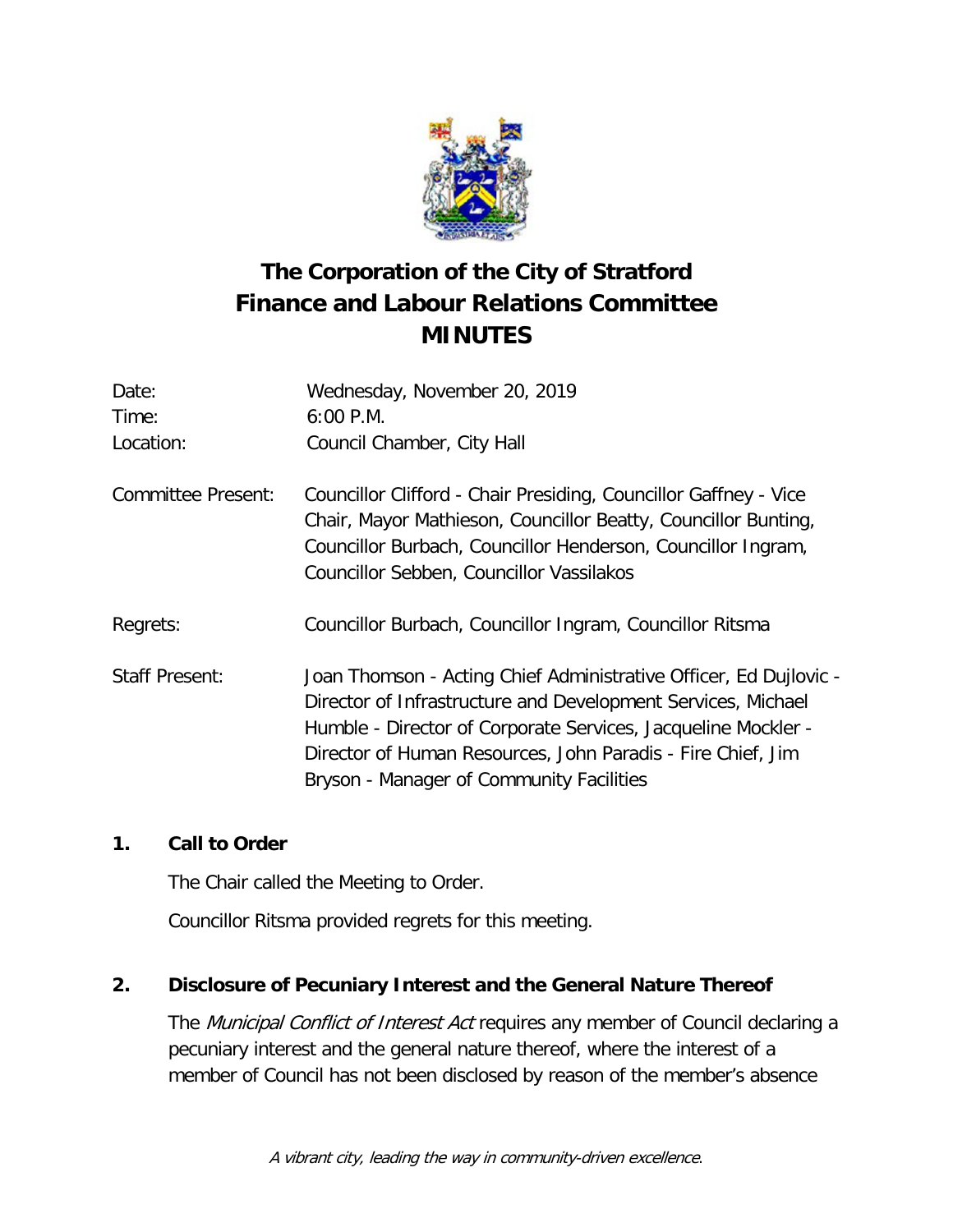from the meeting, to disclose the interest at the first open meeting attended by the member of Council and otherwise comply with the Act.

Name, Item and General Nature of Pecuniary Interest No declarations of pecuniary interest were declared at the November 20, 2019 Finance and Labour Relations Committee meeting.

## **3. Update from Director of Corporate Services**

**Committee Discussion:** The Director of Corporate Services reviewed the handouts provided to the Committee at the meeting. Within the existing draft budget, he stated that \$542,060 was found in reductions. The Director reviewed the list of further considerations from the Corporate Leadership Team, as well as the ten capital projects that could be deferred for another year.

In response to questions regarding the hydro reductions, the Director stated that last year's actuals were looked at and the reduction made for 2020.

The Chair stated that for paid parking in the park, the number shown is the net amount. He stated that further consideration will be given to reduce the budget and that the target is to have it below 4%.

The Committee questioned if cuts made for the 2020 budget will push more items to the 2021 budget. The Director of Corporate stated that the cuts have been brought forth by the departments and the City feels we can operate within these cuts. Heat and hydro cannot be controlled and it will be a tight budget overall. In response to questioning, the Director stated that the Request for Proposal for lawn maintenance has closed and a firm price has been included in the 2020 budget which is an increase from previous years.

In response to questioning, the Director of Infrastructure and Development Services stated that the animal control contract has been reviewed and a report is forthcoming to a future Sub-committee meeting.

The Director of Corporate Services reviewed the Tax Stabilization Reserve.

\*Councillor Vassilakos now present at 6:20 p.m.

In response to questioning, the Fire Chief stated that the utility truck can be deferred.

The Committee questioned if playground equipment can be paid for from the parkland reserve and if one playground can be replaced per year. The Director of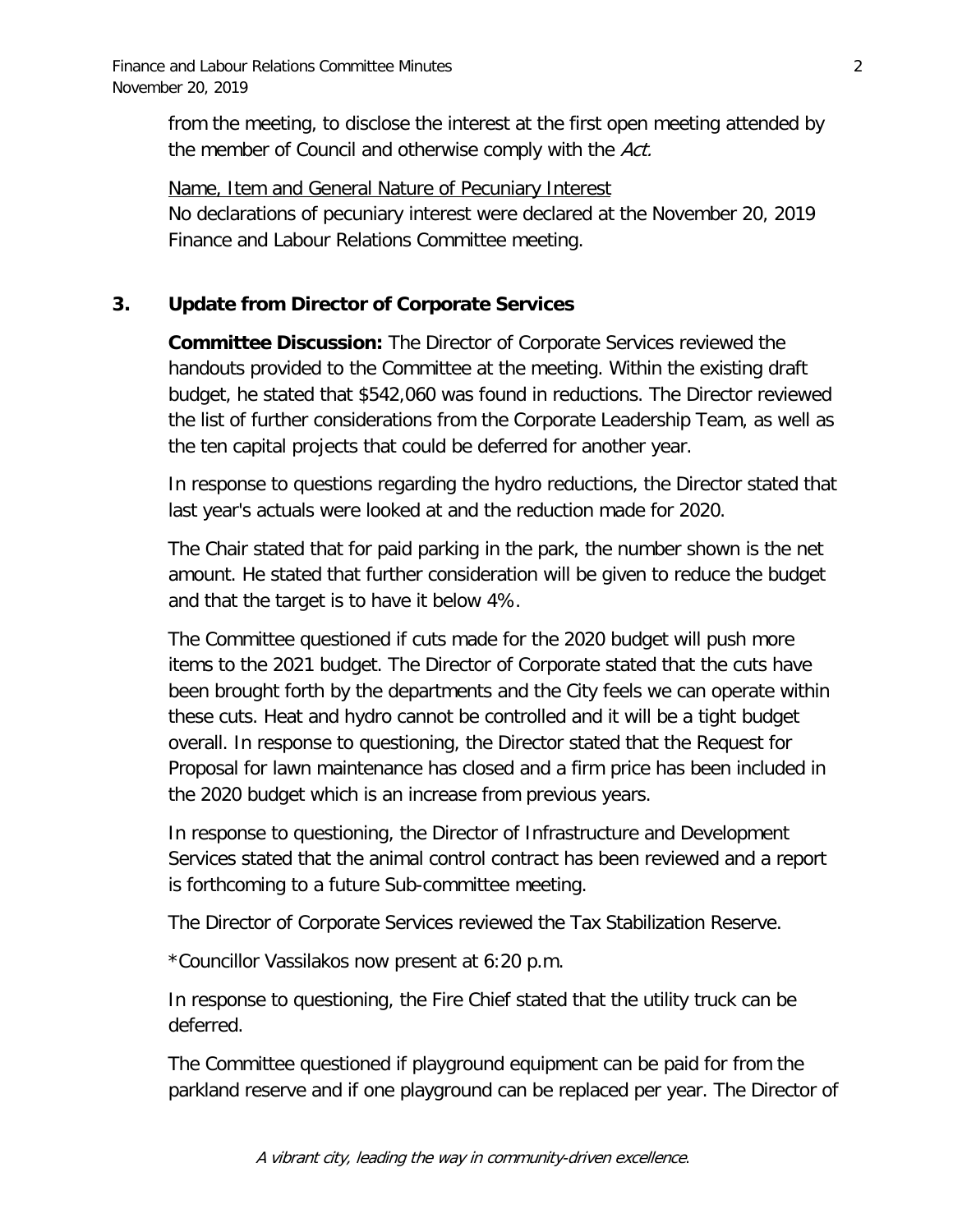Corporate Services stated that the dedicated parkland reserve currently has \$500,000. Playground equipment has been paid for from the City's reserve fund but the parkland reserve fund could be used. He noted that using the parkland dedicated reserve fund would save money in the tax levy.

A Committee member spoke in favour of the improvement to the Optimist Park playground equipment and to spending more money to have more equipment.

A Committee member spoke in favour of advisory committees and of the proposed reduction in operating budgets for 2020.

The Director of Corporate Services stated that the current draft budget is now at 3.97% which includes the green bin costs.

**Motion by Councillor Gaffney Seconded By** Mayor Mathieson **Committee Recommendation: THAT a \$150,000 reduction of the Police Service Board be approved for 2020**

**Carried**

**Motion by Councillor Henderson Seconded By** Councillor Beatty **Committee Recommendation: THAT downtown parking enforcement be extended to 8:00 p.m. from April 1st to October 31st;**

**AND THAT additional revenue from extended parking enforcement be allocated in part to the 2020 tax levy.**

**Carried**

**Motion by Mayor Mathieson Seconded By** Councillor Bunting **Committee Recommendation: THAT \$75,000 be contributed to the Tax Stabilization Reserve for 2020.**

**Carried**

**Motion by Mayor Mathieson Seconded By** Councillor Gaffney **Committee Recommendation: THAT the utility vehicle replacement for the Fire Department be removed from the 2020 budget.**

**Carried**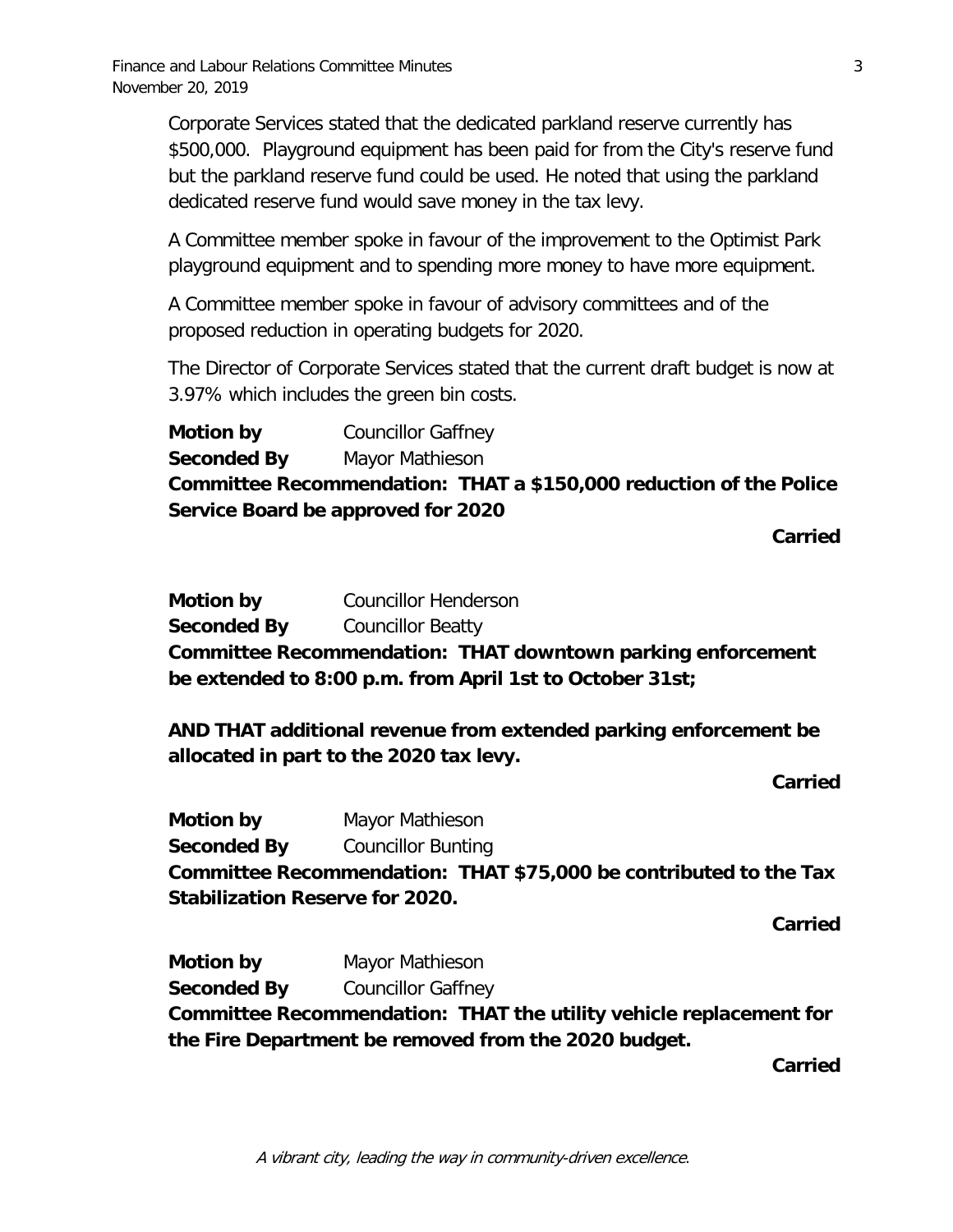Finance and Labour Relations Committee Minutes 4 November 20, 2019

**Motion by** Councillor Gaffney **Seconded By** Councillor Vassilakos **Committee Recommendation: THAT \$70,000 be used from the parkland dedicated reserve fund for the Optimist playground.**

**Carried**

**Motion by** Councillor Vassilakos **Seconded By** Councillor Gaffney **Committee Recommendation: THAT a \$10,000 overall operational reduction be made from advisory committee budgets excluding Stratfords of the World advisory committee.**

**Carried**

**Motion by Councillor Henderson Seconded By** Councillor Beatty **Committee Recommendation: THAT the \$225,000 from additional parking enforcement revenue be put towards the 2020 tax levy and the remaining revenue be added to the parking reserve.**

**Carried**

#### **4. Unfinished Items from Previous Meetings**

#### **4.1 Air Conditioning for City Hall Rotunda (FIN19-051)**

**Staff Recommendation: THAT the Finance and Labour Relations** Committee receive this report on Air Conditioning for City Hall Rotunda for information.

**Committee Discussion:** A member of Committee stated that the addition of air conditioning is not needed for the Rotunda. The hallway outside of Council Chamber needs to be cooled down as it gets quite warm during meetings. In response, it was stated that adding an air conditioner for the few times that it is needed only adds to the increase in global warming.

**Motion by Councillor Vassilakos Seconded By** Councillor Gaffney **Committee Recommendation: THAT The Finance and Labour Relations Committee receive the report on Air Conditioning for City Hall Rotunda for information.**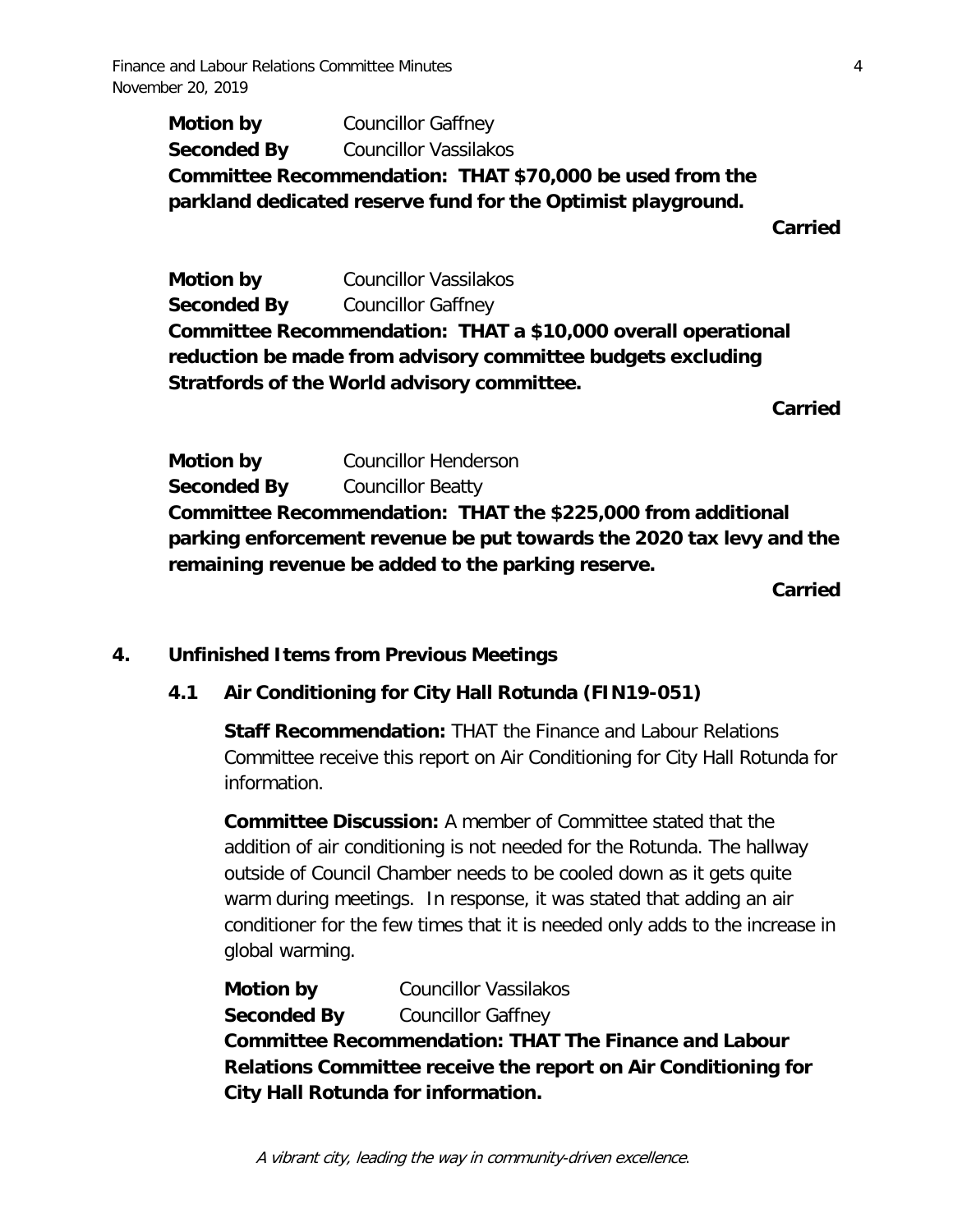**Carried**

#### **4.2 Sidewalk Snow Removal – Reduction of Service (FIN19-052)**

The Director of Infrastructure and Development Services reviewed the report with the Committee.

**Motion by** Councillor Sebben **Seconded By** Councillor Gaffney **Committee Recommendation: THAT the Sidewalk Snow Removal – Reduction of Service report be received for information and be filed.**

**Carried**

#### **5. New Business**

**Committee Discussion:** It was stated that the scheduled November 26, 2019 meeting will not be required.

A member of Committee noted that they would like the service improvements reports and 10 year capital forecast budget added to the current budget binder. It was noted that the grant requests still require a council decision.

Committee thanked staff for getting the budget to under 4%, encouraged staff to continue to identify future initiatives, be mindful throughout the year and head into the next budget with forethought.

The Director of Infrastructure and Development Services stated that the budget has been prepared that does not include the Ontario Community Infrastructure Fund for 2020 and that the Capital budget has been redone to include changes.

Committee requested the 10 year capital forecast and budget be uploaded to the City's website.

#### **6. Next Finance and Labour Relations Committee Meeting**

The next Finance and Labour Relations Committee meeting scheduled for budget deliberations on Tuesday, November 26 at 5:00 p.m. has been cancelled as the meeting is not required.